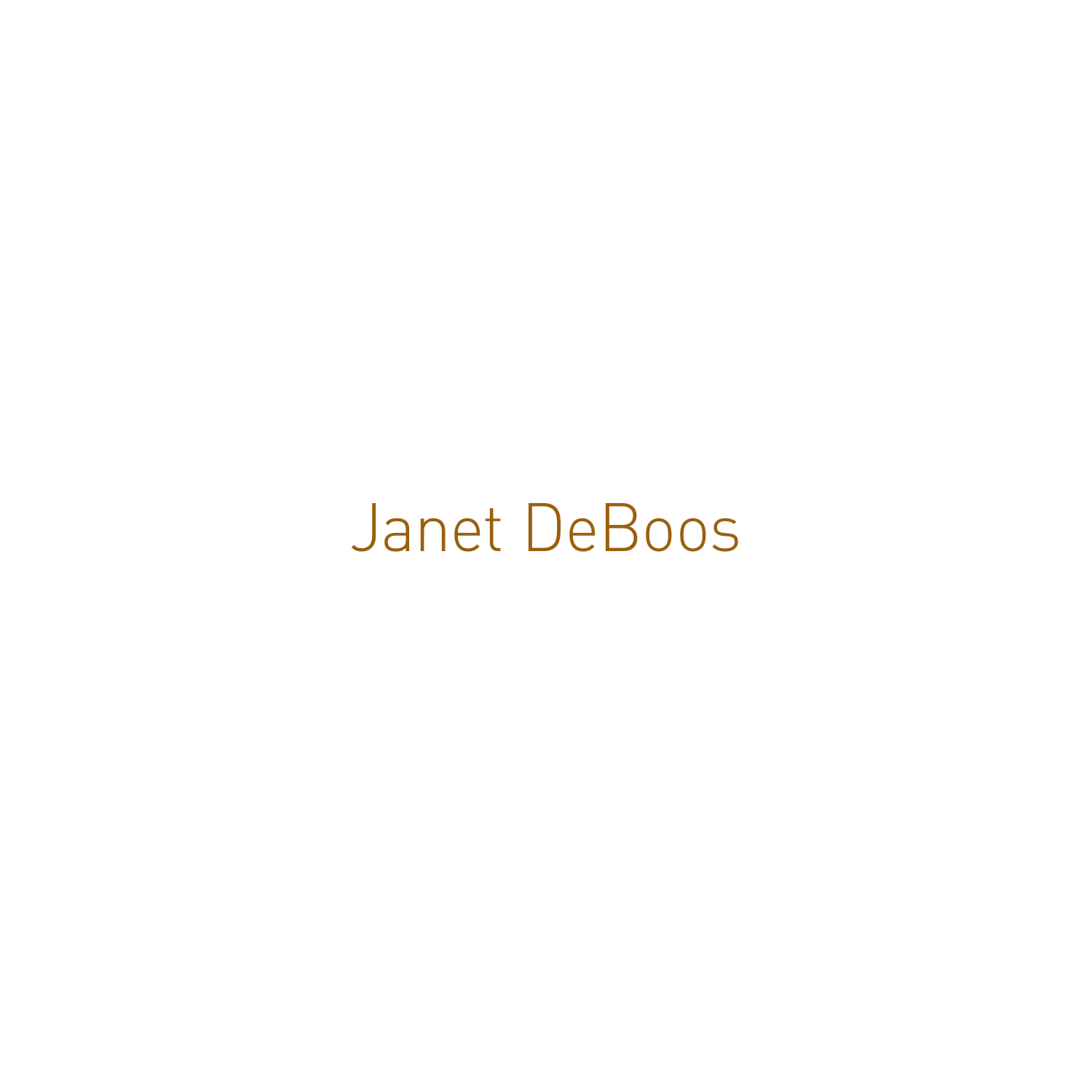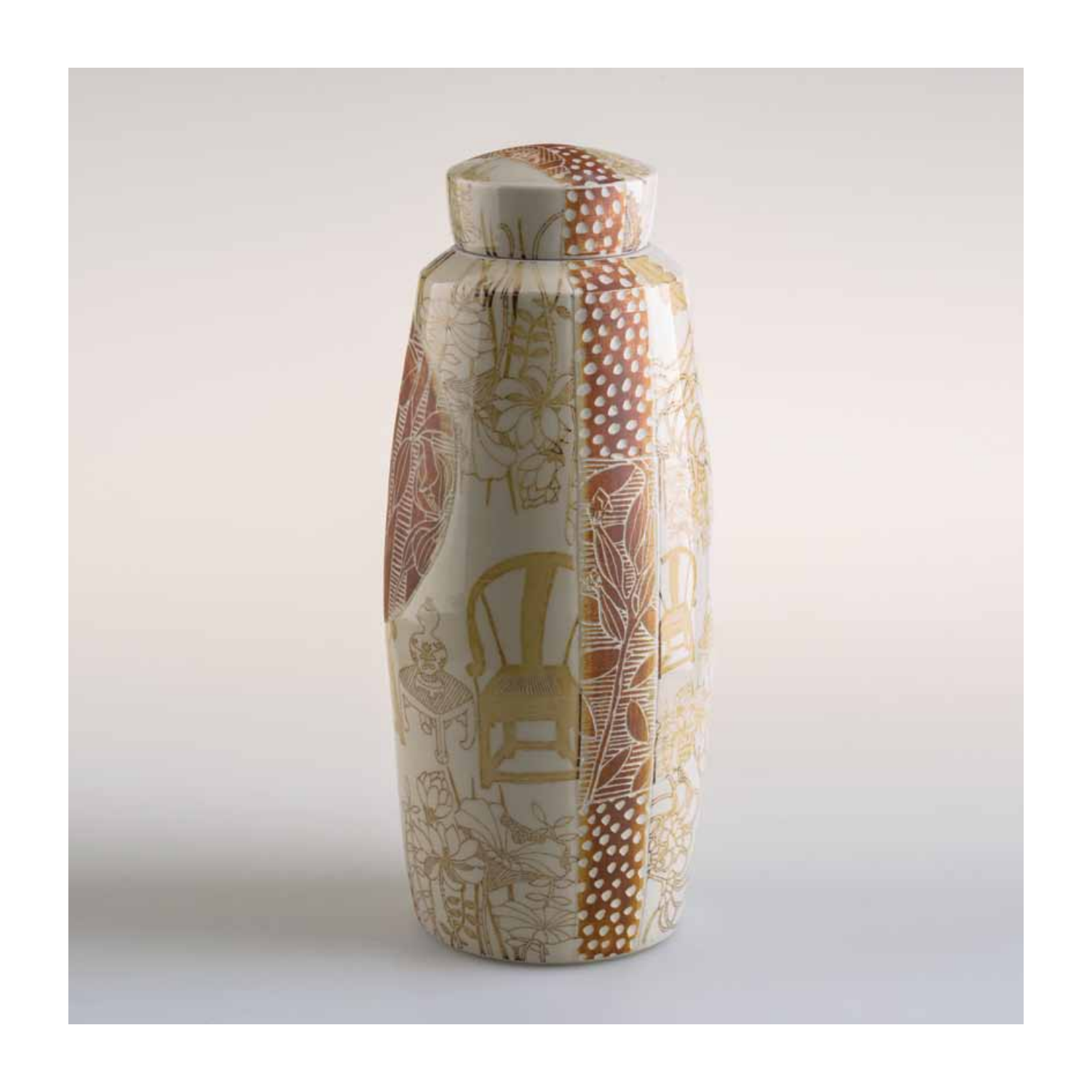# CONTENTS

| Foreword.                                                                        |  |
|----------------------------------------------------------------------------------|--|
|                                                                                  |  |
| The poetics of daily life – Jacques Kaufmann [Jk]_______________________________ |  |
|                                                                                  |  |
|                                                                                  |  |
|                                                                                  |  |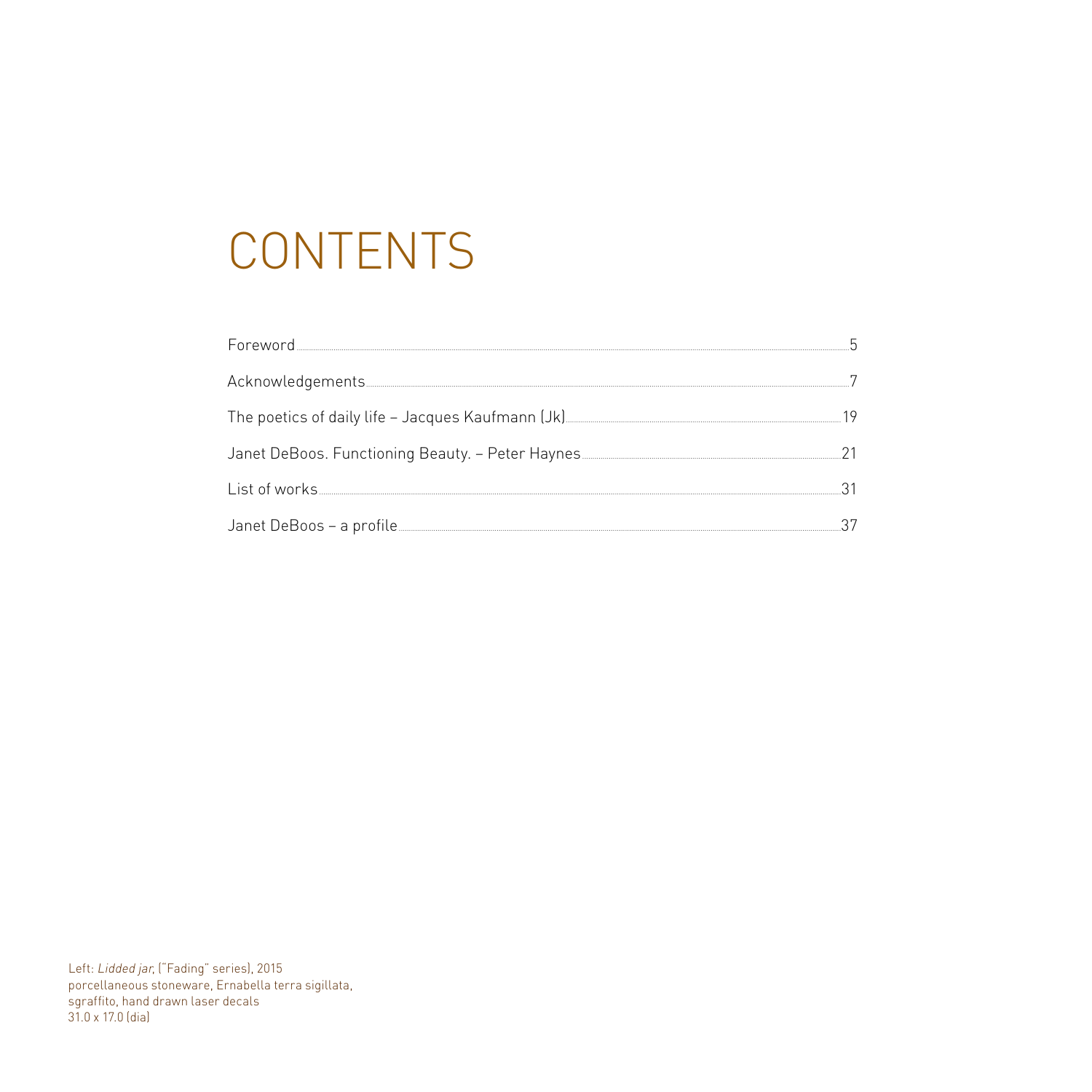

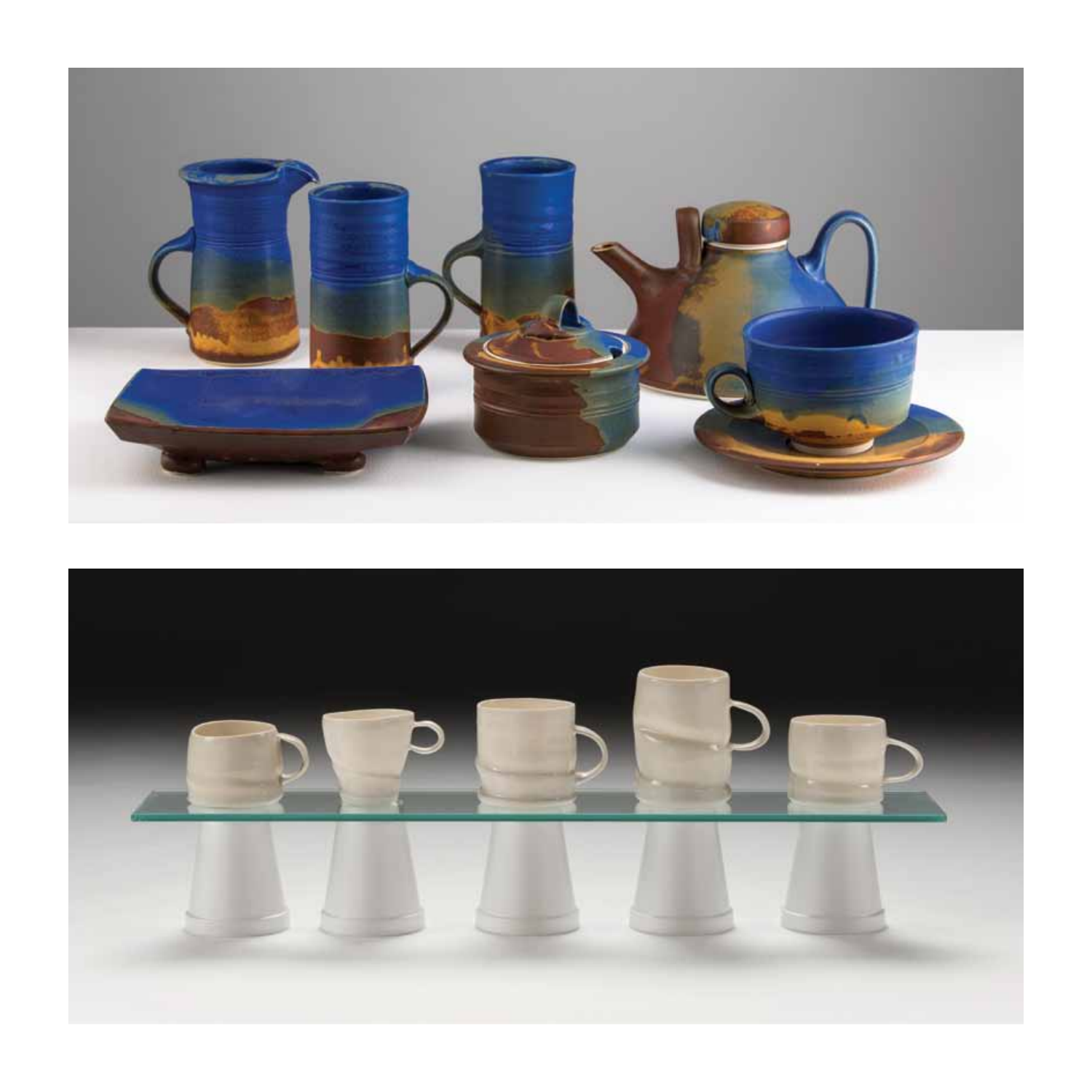## Foreword

Janet DeBoos: A Survey celebrates the achievements of one of the most influential and iconic figures in the Australian craft movement. The exhibition reflects the wide reach of DeBoos' aesthetic, intellectual and technical influences from the 1960s to 2015. Her life's work as an international ceramic artist and educator has been instrumental in placing Australian ceramics on the world map.

Formerly Head of Ceramics Workshop at the Australian National University she founded the Distance Diploma Course giving regional, remote and international artists opportunities to study in Canberra, and is the creator of the distributed studio model for ceramics education. DeBoos has authored three book on Australian glazes, the first Australian potter to do so, and has gained global recognition as an expert in glaze technology.

The following essay by Guest Curator Peter Haynes reveals the extensive and diverse career of Janet DeBoos, and is the first major publication that surveys her career.

As the nation's capital, Canberra is a place of unique sophistication and supports a highly developed network of educational and cultural institutions, and artists. Many Canberra (and region) artists are iconic figures and masters in their chosen fields. As a key cultural institution in Canberra, Craft ACT: Craft and Design Centre works collaboratively to showcase their work and to highlight contemporary craft and design that is of national relevance and significance.

Janet DeBoos: A Survey is a landmark exhibition and publication and we thank Peter Haynes for his generosity, insights and expertise in bringing the exhibition and publication to life, Craft ACT Curator and Exhibition Managers Anne Radimin and Mel George for their commitment to this project, and to Janet DeBoos for her life's dedication to ceramics in Australia.

### Avi Amesbury

CEO and Artist Director Craft ACT: Craft and Design Centre

Top Left: 'Harlequin' domestic ware: teapot, pourer, sugar basin, teacup & saucer, mugs (x 2), medium sized slab plate (Brindabella Pottery), 1982–2000 porcellaneous stoneware, calcium matte glazes (double dipped), slab plate hump moulded. (i) cup and saucer 8.5 x 17.5 (overall); (ii) sugar basin 9.5 x 12.0 (overall); (iii) pourer 13.5 x 8.0 (dia); (iv) plate 4.0 x 20.5 x 16.0; (v) teapot 12 .0 x 19.0 (dia); (vi) & (vii) mugs 14.5 x 7.5 (dia) ea.

Bottom Left: Cups (Reflections on use), 1998 glass, porcelain, polystyrene, 18.0 x 55.0 x 12.0 Photography: Rob Little Digital Images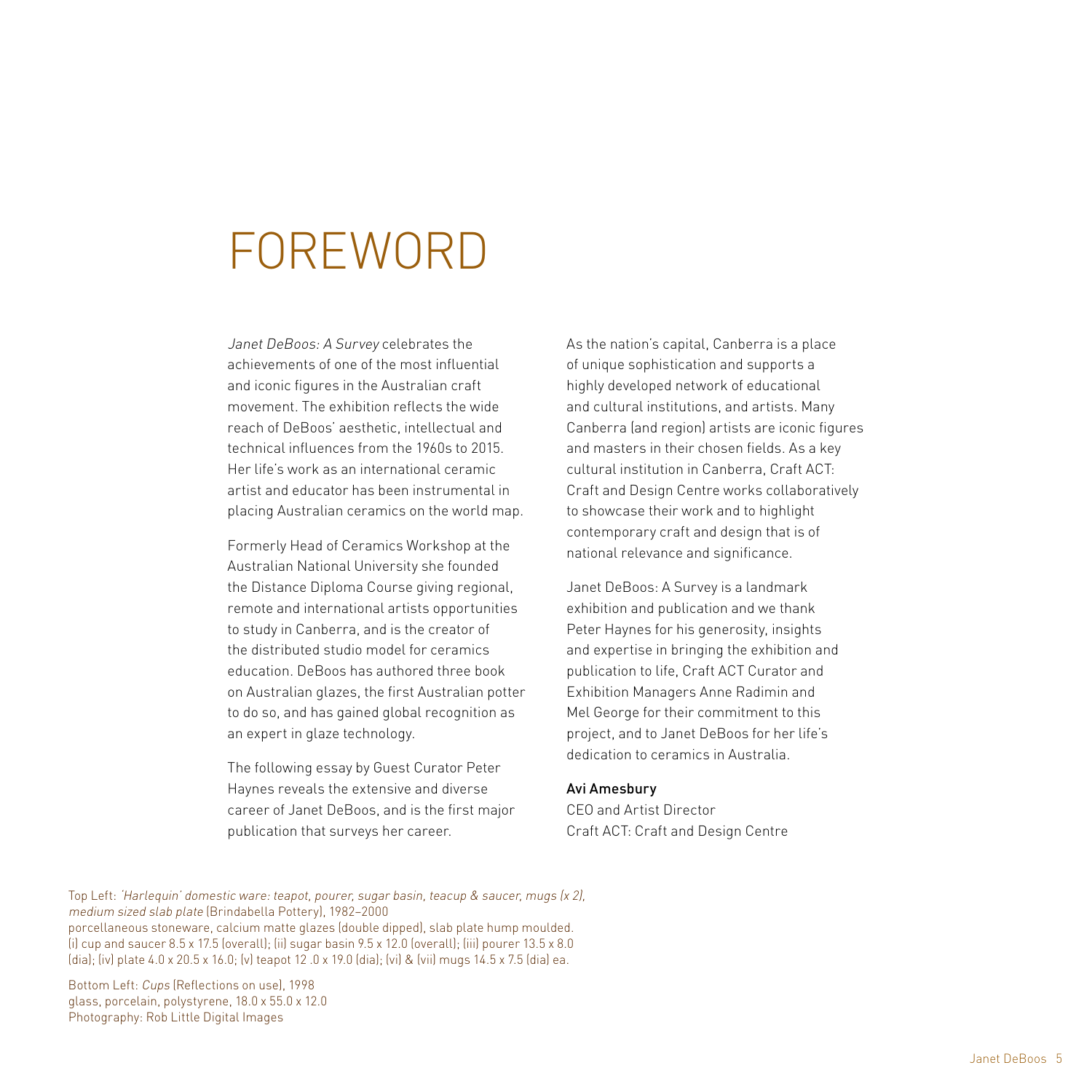Large vase, 2001 Glazed porcelain 29.0 x 30.0 x 30.0 Collection: National Gallery of Australia, Canberra, Purchased 2011 Image courtesy of National Gallery of Australia, Canberra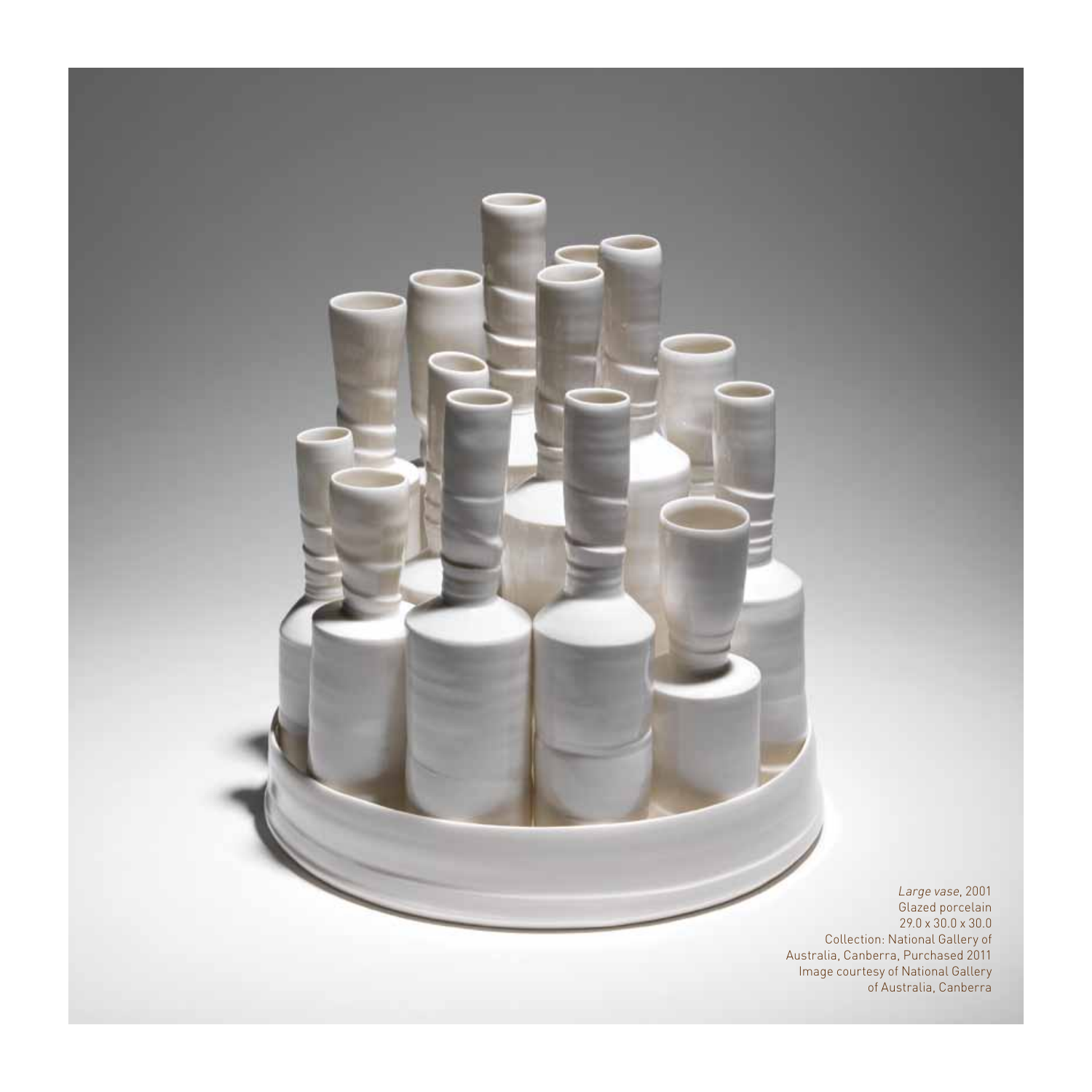# ACKNOWLEDGEMENTS

Craft ACT: Craft and Design Centre sincerely thanks Peter Haynes for his dedication to the exhibition Janet DeBoos: A Survey. Peter was first invited to curate the exhibition in 2013 and his ongoing commitment to chronicling the life's work of Janet DeBoos has been outstanding. The many hours he has given to the exhibition's development and the publication is testament to his leadership and passion for Australian ceramics.

I warmly thank Janet DeBoos who saw fit to entrust Craft ACT: Craft and Design Centre with a survey exhibition of her life's work. It has been an honour to be part of her journey.

We thank Craft ACT Curator and Exhibition Managers Anne Radimin and Mel George, and intern Erin Gazzard, who assisted the Guest Curator.

We thank those who kindly loaned works from their private collections, including:

Liz Dennis, Rock pool bowl, (Change of scenery series), 1991; Jeroen Bechtold and Jos Doop, Yixing teapot, 1996; Anne Morton, "Solitary <sup>p</sup>leasures", 2001; Tony Dagg, "Pour" ("Hold, pour, separate" series) 2001; Greg Daly, "Vase", 2002; Shaanxi Fuping Pottery Art Village Co. Ltd, Large Bottles, 2006; China Art Academy, Celadon pourer and lidded jar, 2011.

Craft ACT: ACT Craft and Design Centre extends its gratitude to the National Gallery of Australia for their support, and for loaning Large vase, 2001 and Qing Tree Vase, 2010.

### Avi Amesbury, CEO and Artist Director

Craft ACT: Craft and Design Centre

I would like to thank Peter Haynes for his clarity and insight, and for his thoughtful documentation of my life and career. It has enabled me to physically see my work as a continuum for the first time.

I would also like to give thanks to

- > the team at Craft ACT: Craft and Design Centre, CEO/Artistic Director Avi Amesbury and Curator and Exhibition Managers Anne Radimin and Mel George, for their gracious and constant work on this project;
- > Sabbia Gallery and Narek Gallery and the many curators and galleries who have shown my work and to collectors and collecting institutions who have acquired it;
- > to the Australian National University and the NSW TAFE sector where I spent many happy years both as a student and a teacher;
- > to Shandong Zibo Huaguang Bone China, The China Art Academy in Hangzhou; to Ernabella (Pukatja) Art Centre and especially to all my teachers, fellow artists, writers and colleagues from whom I have learnt so much, and with whom I have had such fun on this marvellous frolic.

A particular thank you to the many friends and colleagues who loaned work for this exhibition, and have continually supported me.

I would also like to specially thank Michael Wignall and Mary Wignall, for their continued support of my practice and Peter Rushforth, who in 1969 said 'what are you doing next year? Why don't you come and study ceramics full time?'

This exhibition is dedicated to you three.

### Janet DeBoos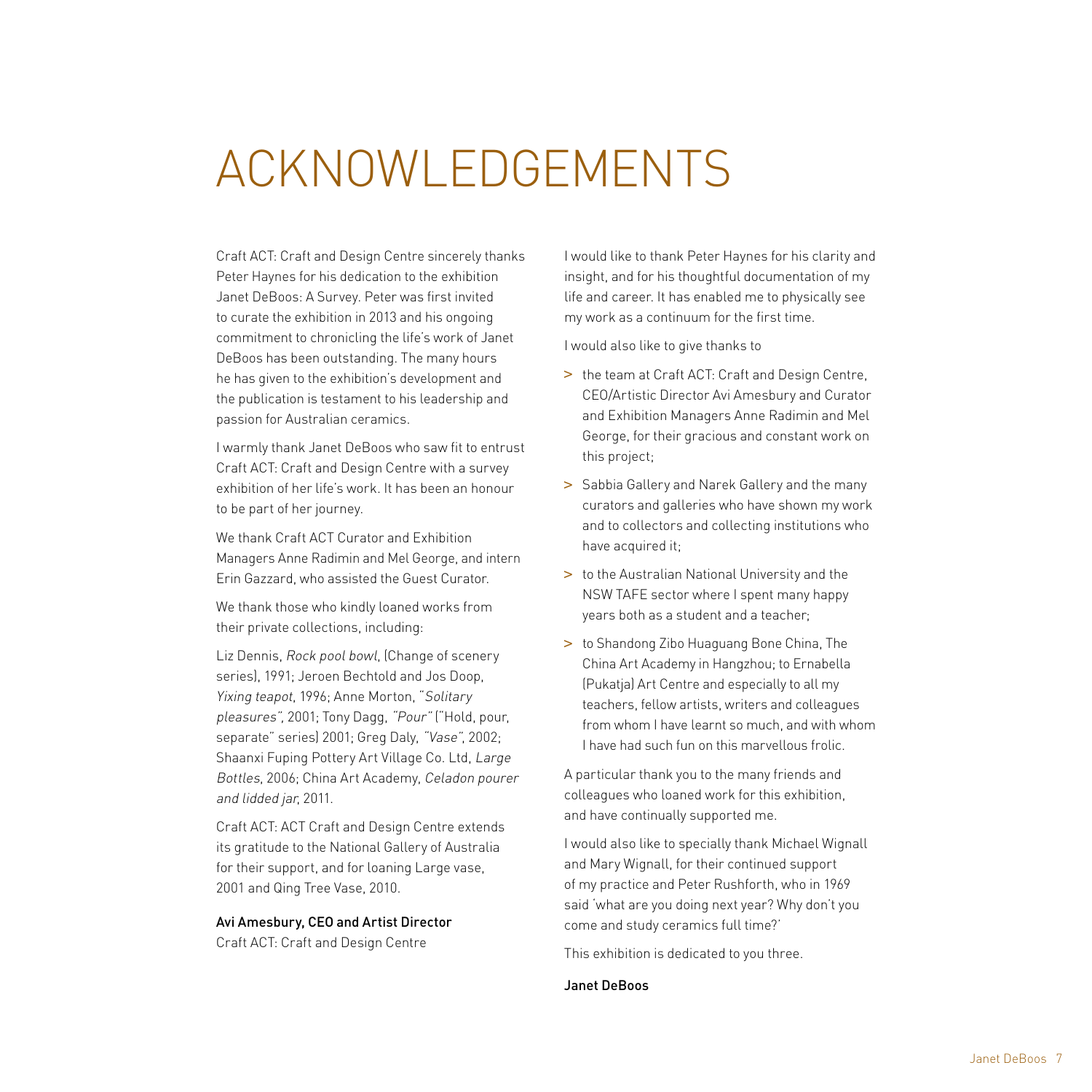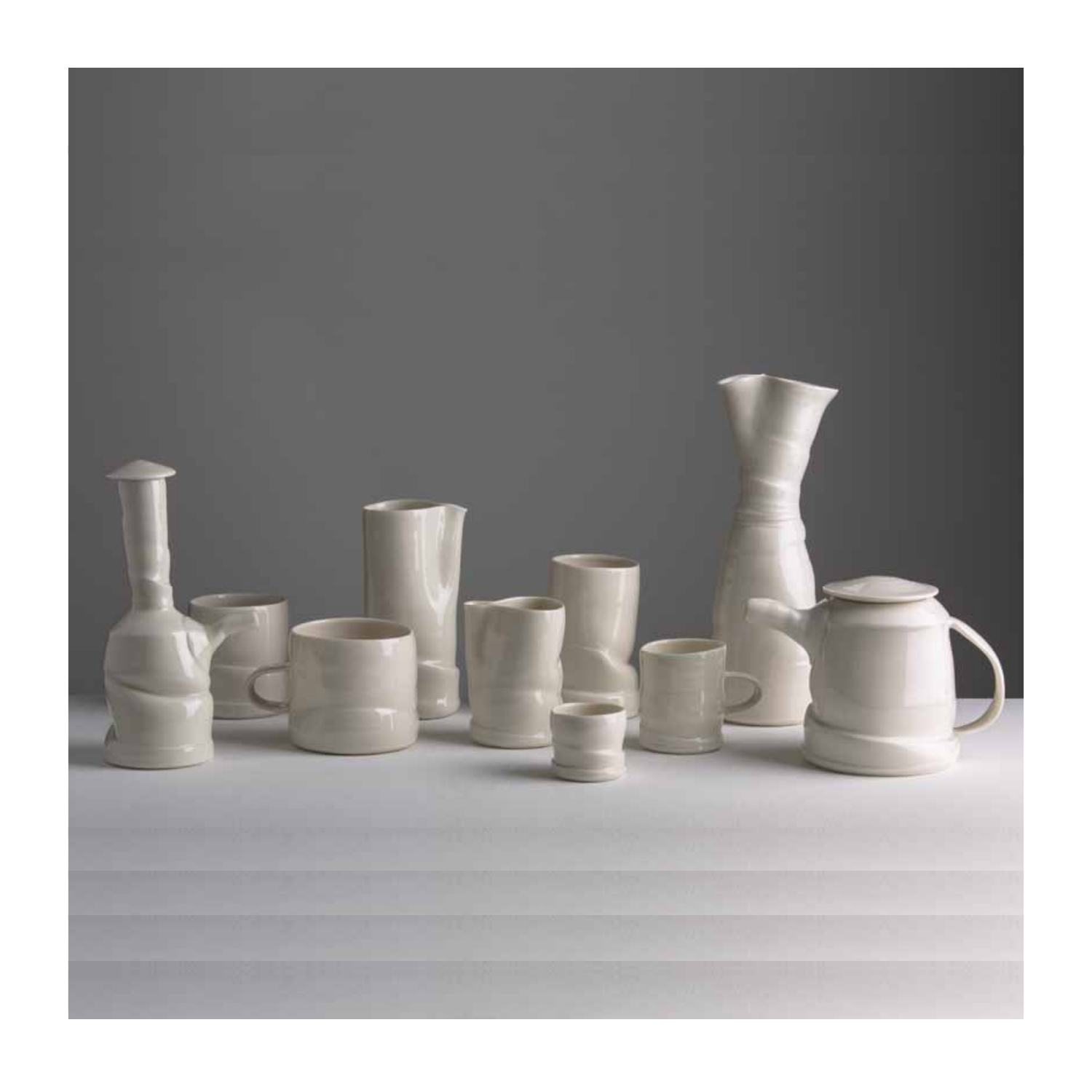# THE POETICS OF DAILY LIFE.

In a world dominated by spectacle and external appearance; in a world of blurred boundaries and rapid change; Janet DeBoos proposes a determined counter-posture of silent, physical rapport with the object. Set within the temporal limits of the act of making, and of domestic use, her activity finds its source in an intimate exchange, in the instant of interaction with her materials; with her own internal thoughts and imagination; and with those of "the other", those who enter into the artist's creative space through engagement with her physical objects. This simple stance allows her to act with certainty in an uncertain world. Janet DeBoos seeks a world of sensations that draws on reverie, on presence, on real encounters with the act of creation.

For Janet DeBoos the poetics of daily living cannot be expressed in ostentatious displays of craftsmanship. She is of course well aware of the importance of the hand and knowledge of her chosen material. She is also an active participant in the national and international discourse and debates around the search for a balance between technique and concept.

The question of skill, of knowledge, is for her filtered through meaning and all that that embraces: sensations, reason, value, direction, conscience.

Janet DeBoos's journey is a witness to the power of personal curiosity, a characteristic that provides a powerful engine, allowing her to plough diverse fields: materials, tools, cultures.

Her art expresses a poetic rapport with the world that offers a daily soul-to-soul contact via the functional object.

As on a journey: leaving home and opening oneself up to the world.

### Jacques Kaufmann (Jk)

Hangzhou

Jacques Kaufmann is a ceramist, academic and is the current President of the International Academy of Ceramics Council.

Translated and Edited by Peter Haynes

Left: Domestic ware, ca 2003

Australian porcelain, clear glaze (i) lge pourer 26.0 x 9.0 (dia); (ii) med. pourer 16.0 x 7.5 x 5.5; (iii) sm. pourer 10.0 x 7.0 (dia); (iv) lidde. bottle 20.0 x 5.0 x 7.5 (dia); (v) teapot 13.5 x 11.0 (dia); (vi) handled cup 8.5 x 9.0 (dia); (vii) lge mug 12. 0 x 7.5 (dia); (viii) med. mug 9.0 x 8.0 (dia); (ix) sm. handled mug 8.0 x 6.0 (dia); (x)sm. mug 4.5 x 5.5 (dia)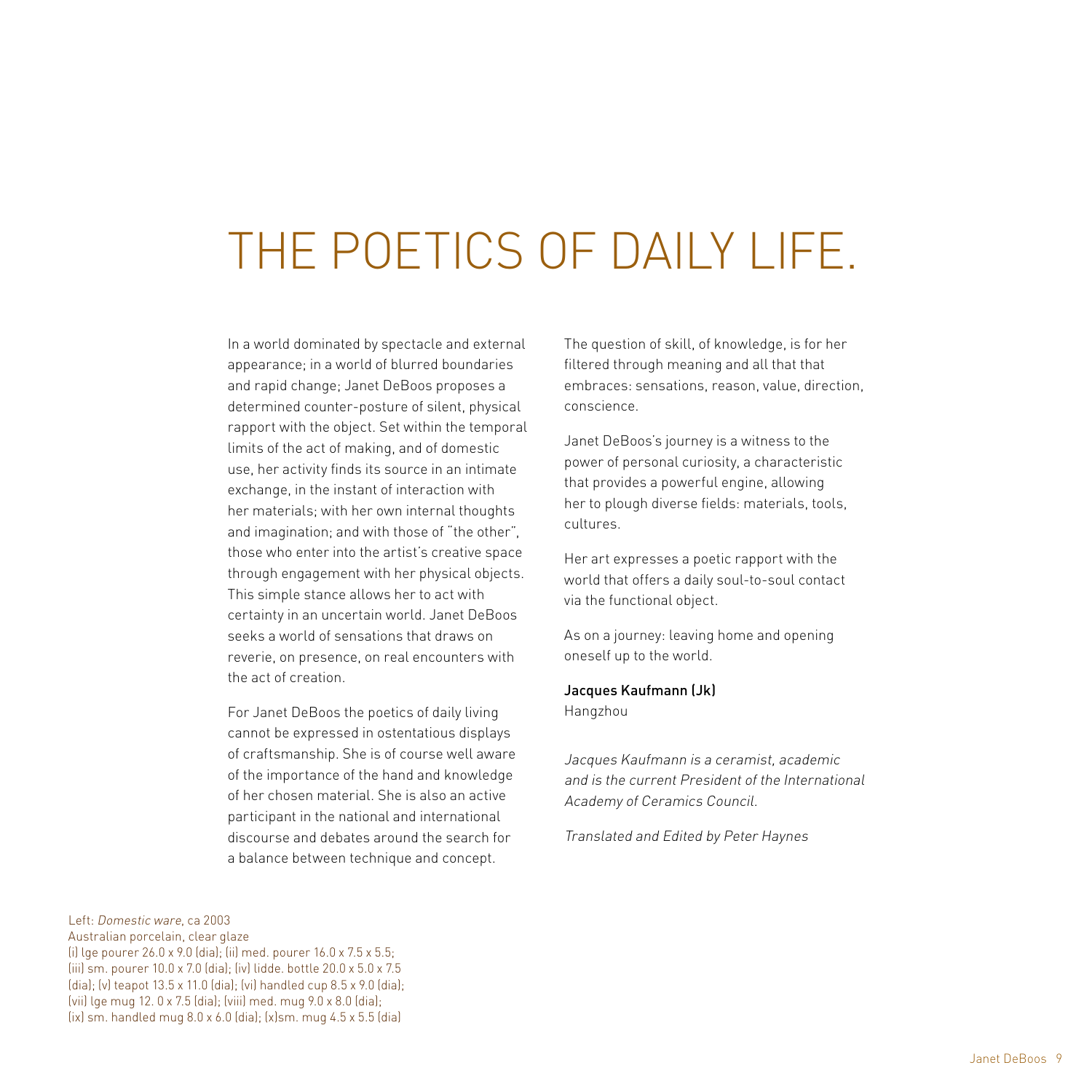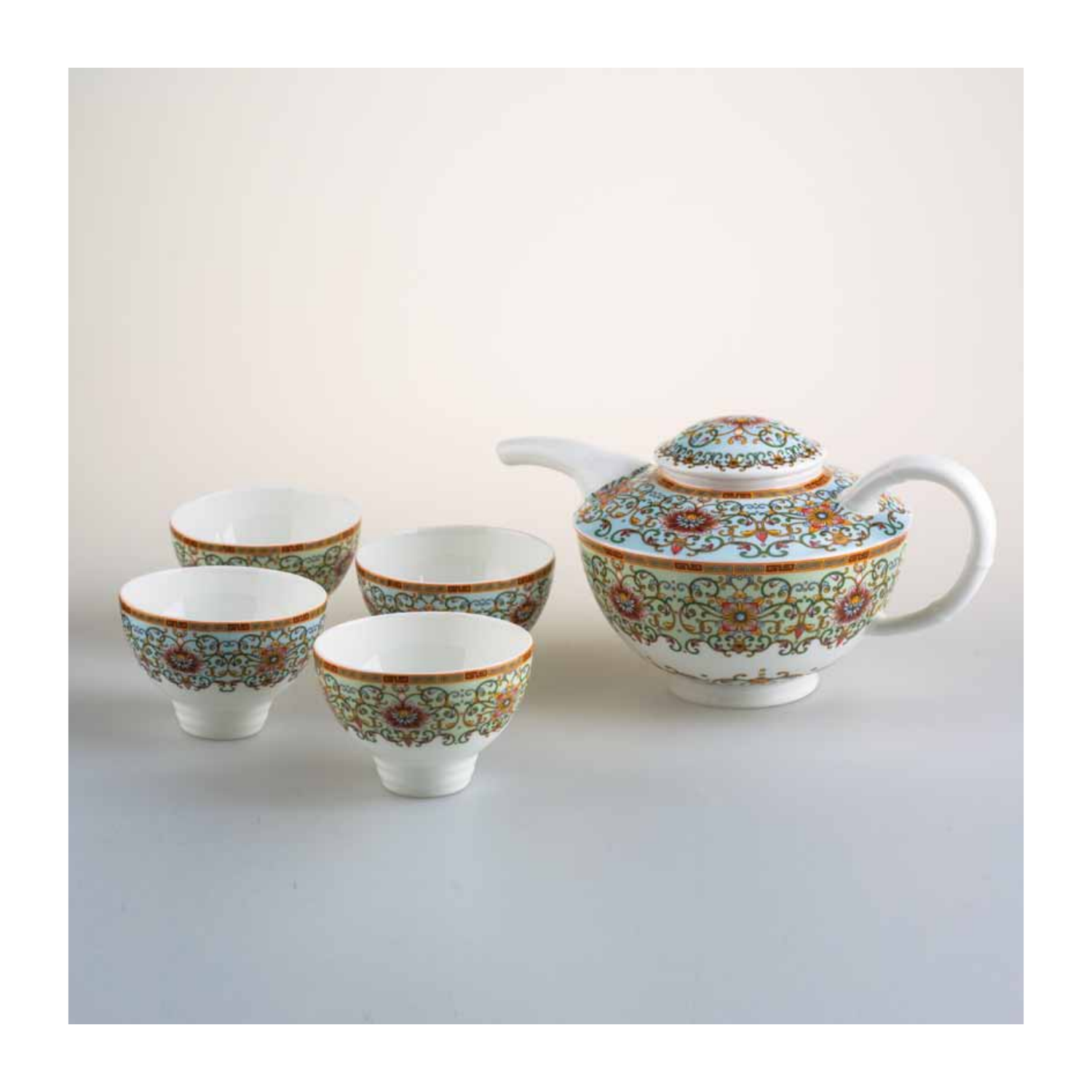# Janet DeBoos. Functioning Beauty.

…one of the real joys of ceramics is...that exhilarating breath of difference, the sense of ambiguous and constant reinvention that is <sup>a</sup> marker for art (1). Edmund de Waal.

Janet DeBoos's art is conceptually complex, referentially rich and aesthetically beautiful. It is the result of an incisive intelligence that understands the importance of the history of her medium (clay) and the role of the vessel throughout that history. The domestic aspect of clay's history as manifested through the vessel form in numerous guises is substantial and is indeed integral to not only the history of ceramics but to an understanding of that history. The domestic incorporates function and DeBoos's engagement with the function of the functional is the sine qua non of her practice. Her engagement is not simple, although it may be direct. She is aware that the vessel can be more than container and that its metaphorical associations (such as container of ideas, of the spirit, the soul) are active constituents of each vessel made. But paramount in her thinking about making are the reverberations that are endemic to the functioning vessel.

She writes:

In the general perception of ceramic works there exists a gap between those pieces that are functional and those that are not, whatever the intent of the artist might have been. The gap I prefer to see as a space in which to work – a space from which I can have access to both that rich history of functional pottery and the more conceptual concerns of purely sculptural ceramics. The longer I work with functional form the more I realise its potential as a vehicle for artistic expression. Every jug carries with it the whole history of jugs and their usage, every teapot relates to the facts of human relationships and daily life. As we move away from these functional realities, there is an increase in status for the work in that it is more readily perceived as being artistic in intent. What we have to ask is what is the corresponding loss. This question is my concern and I seek answers to it by working with the same forms in both functional and non-functional ways. The resonance that is established between them will hopefully cause the viewing public to ask the same question." (2)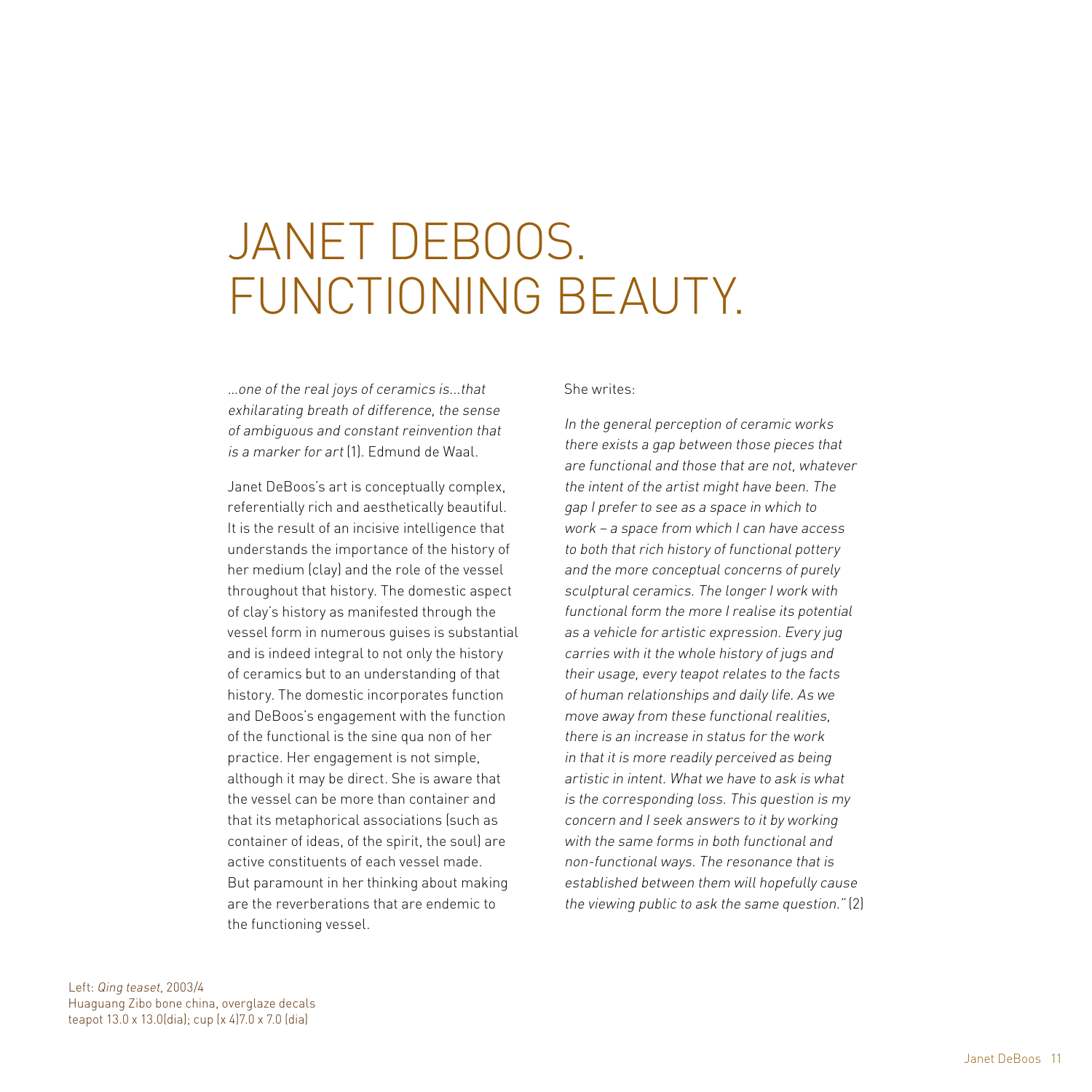Although written some twenty years ago, the preceding quote points to a number of issues that remains relevant in DeBoos's practice. I have stated that her art and her approach to it, is complex. The intellectualising of making and the processes of making imbues a conceptual edge into the object being made. DeBoos believes that any meaning held by an object is intimately connected to its (manner of) making. Art making is not for her just an expressive human utterance but equally an activity of the mind that comes from a place wider than the individual human. There are social and cultural imbrications that inform human actions and that give rise to meaning and significance. These DeBoos sees as being integrated into the procedural technologies that go into the making of the object.

The object or more especially the functional object is endowed with a form that (ostensibly) fits its function. The functional object and its concomitant physical engagement with the user involve touch on an ongoing basis and thus we come to know the object as a physical thing, not necessarily as a carrier of ideas. DeBoos's oeuvre interrogates this through a range of conceptual and aesthetic strategies that announce and embrace their origins as much in social and cultural realms and in the history of ceramics and in contemporary ceramic practice as in her own ways of making. The conscious contiguity of concept, its development and process ("the joy of making"), filtered through the artist's critically refined intellectual and aesthetic modes has resulted in a unique stylistic language exemplified in a

prodigious body of work that holds universal significance. The following discussions of a number of works aim at exemplifying and expanding some of the preceding as it is made concrete through the artist's objects. While being essentially chronological the text will move through the artist's work, crossreferencing and ambulatory in its approach (3).

DeBoos came to ceramics somewhat circuitously through evening classes initially at St George Technical College in Sydney, then to East Sydney Technical College (the "National Art School") with Peter Rushforth and thence to a full-time Ceramics Certificate at the same institution from 1970 to 1971 following completion of her Science degree at the University of Sydney. Making however was something with which she was already involved. Her mother taught her sewing when she was young and baking was an important part of her domestic skills (4). The interest in food and its accoutrements remains and is obviously evident in her ceramic output. The earliest works in the exhibition (see Image 1) are from about 1963. One is a pinch pot the other a handled mug. Both are terracotta and covered in honey glazes. The forms are sure and combined with the well-attuned surface decoration speak of an early understanding of the need for the coalescence of form and decoration to achieve successful resolution. The lidded stoneware jar (Image 1) from c1969 is more assured and attests to the value of her night classes. These works already establish an aesthetic of the simple and of function.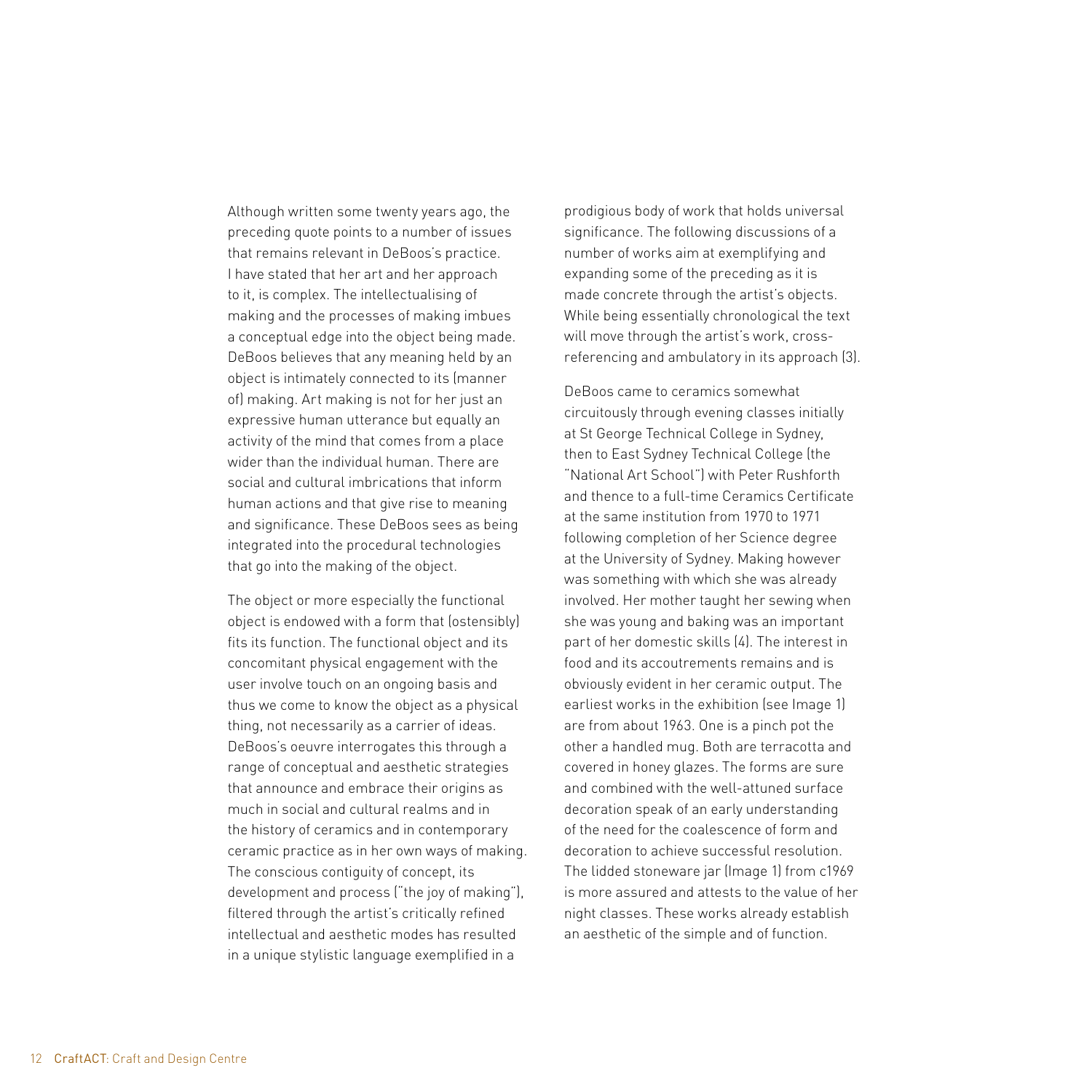

Hybrid Qing garniture, 2010 (original)/2015 porcellaneous stoneware, Ernabella terra sigillata, underglaze colour, sgraffito decoration, stock decals (i) 18.0 x 10.0 x 12.0; (ii) 17.5 x 9.0 x 11.5; (iii) 17.0 x 9.0 x 11.0; (iv) 18.0 x 9.0 x 11.0; (v) 17.5 x 8.0 x 11.0

Examples of student work (see Image 2) reveal DeBoos's capitalising on the expertise of the East Sydney Technical College staff. Apart from the legendary Peter Rushforth other teachers included Col Levy, Peter Travis, Bernard Sahm and Joan Grounds. The catholic nature of their combined practices offered and provided a heady place from which to launch a career in ceramics, and while DeBoos went on to study for a Diploma in Education her future path was set. Alan Peascod, with whom DeBoos taught at the Canberra Technical College in the early 'seventies, was another whose abilities, particularly with throwing and the handling of clay generally, have a lasting impact on the artist. While "influence" is difficult to define it should be seen in DeBoos's case as an appreciation of the stylistic characteristics, the approach to practice and the means of making, of the nominated individuals. It does not in any

way signify a desire to emulate but rather a desire to understand why each artist does what he or she does to achieve his or her formal and aesthetic ends. The logistics of each artist's ways of making within a unique stylistic and formal vocabulary rides tandem with her own and thus provides reinforcement of her chosen path.

In 1982 DeBoos and her husband established the Brindabella Pottery at Wee Jasper outside Canberra. This enterprise continued until 1998 when DeBoos accepted the position as Head of Ceramics at the ANU School of Art. Brindabella Pottery was concerned with the production of domestic ware.

I was making domestic ware, which was always my real love…as well as dry-glazed decorative pots which were based on functional forms, so 'like teapots' or 'like jugs'. (5).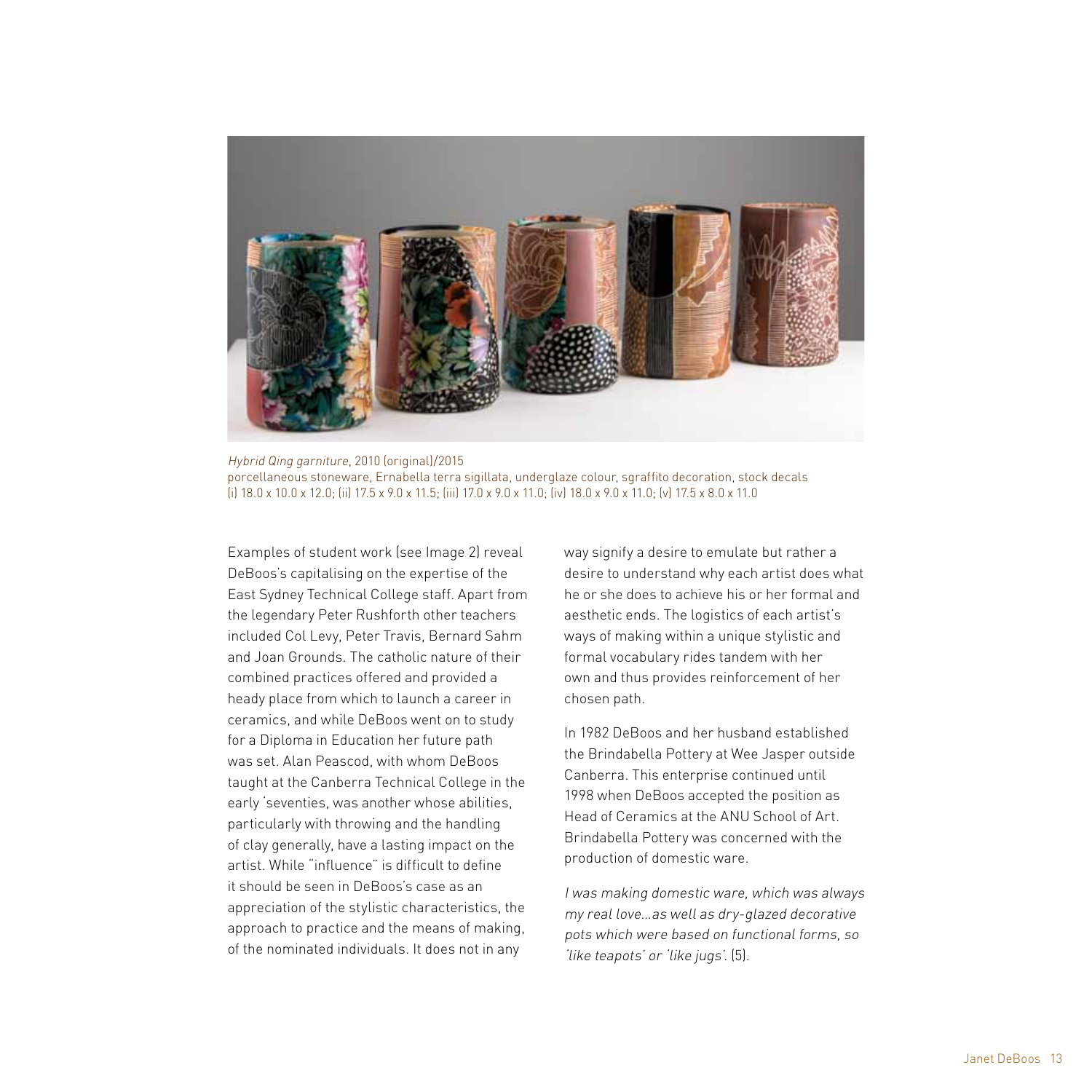

Hybrid Banksia tray ("Hybridising" series), 2015 porcellaneous stoneware, Ernabella terra sigillata, black underglaze, sgraffito decoration, stock and hand drawn overglaze decals, 5.5 x 33.0 (dia)

Examples of Brindabella Pottery's output (Images 6, 7 and 8) reveal a consummate understanding of form as well as seamlessly appropriate surface decoration. DeBoos has stated that her major formal impulse was always more concerned with the shape of a pot than with its decoration (6). The evidence as evinced in the Brindabella pots says that there is an innate realisation of the need for a happy elision of the two. The "Harlequin" domestic ware, as well as the tenmoku pieces, is beautifully resolved. They are eloquent iterations of the artist's grasp of the underlying liturgical incursion into the everyday that is embodied in the utensils of quotidian life. The unstated way these utensils are used – the maker does not know what purpose others will see in them – is a positive reinforcement

of DeBoos's interrogative stance. She does not dictate. She opens possibilities that operate on multiple levels. The "rightness" of the artist's forms in an aesthetic sense will re-emerge in quietly altered morphologies throughout her career. The assertion of a hegemony in which thinking form into existence is paramount will remain a constant in DeBoos's oeuvre.

The Brindabella Pottery closed in 1998 when DeBoos became Head of the Ceramics Workshop at the Australian National University (ANU) School of Art. The extended period of producing multiple editions of a range of domestic wares imbued in the artist an ongoing respect for the functional as well as a deep understanding and respect for the value of repetition as a mode of making.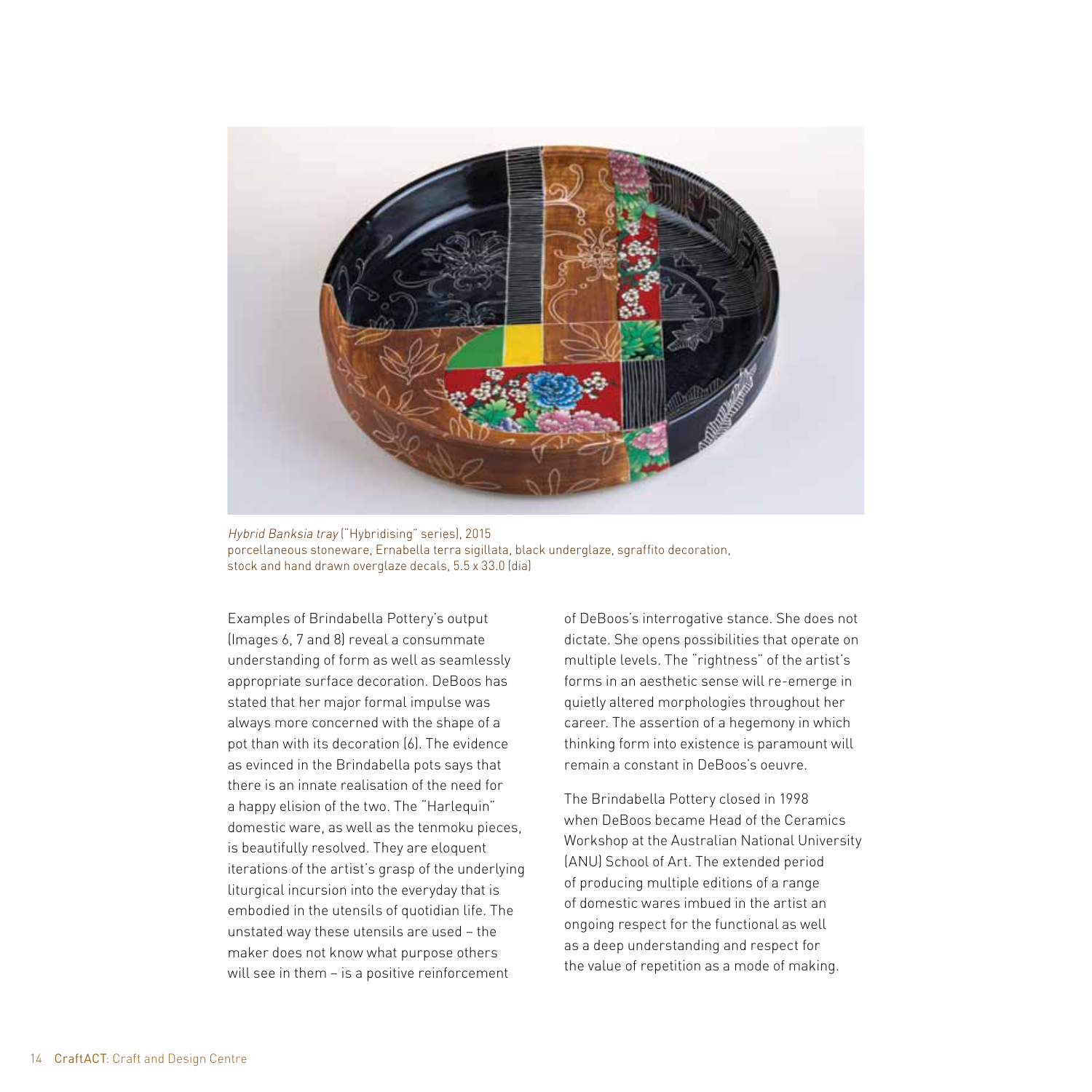Repetition implies the re-making of the same form(s) over and over. Associations of dullness and boredom arise for most but not for DeBoos. The continuing investigation through making of the same cups, mugs, teapots, etcetera provides opportunities for constant re-examination of both form and function; for constant renegotiations with previously held positions; and for determining the changing relationships of use to meaning. Her notion of repetition embraces change within sameness. A contradiction perhaps but its imposition has resulted in a prodigiously fertile and varied output throughout her oeuvre. Repetition offers the space/place for contemplation, the latter of course a given in DeBoos's conceptual and aesthetic approach to making art.

The experience of producing multiples has many examples a number of which are included in the present exhibition. "Reflections on use" (Image 18) from 1998 is a clever visual comment. It consists of a set of five porcelain cups sitting on a glass shelf, the latter supported by five inverted polystyrene mugs. Its punning title is given subverted life in the insertion of the polystyrene mugs as the plastic "reflection" of the porcelain cups that sit, carefully lined up, above them. The cups are beautiful and useful, the mugs useful. The presentation is a question to viewers. The answer is for the viewers to find.

DeBoos also made "exhibition pieces" parallel with her work at the Brindabella Pottery. These were generally further explorations into the domestic role of ceramics and from about 1995 in porcelain, undecorated aside

from subtly introduced gestural flourishes embedded into the form. I say "undecorated" because decoration as such was something the artist eschewed in her earlier work and indeed continued to "avoid" until the late 1990s. However I believe that the manipulations of form and surface instilled so quietly into her work are indeed decoration and should be seen as incipient exemplars of the more robust and colourful decorative surfaces of the work from the late 1990s.

"Teaset (After Kanazawa)" from 1999 (Image 19) is a delightful piece. The title refers to the city of Kanazawa in Japan, noteworthy for its seventeenth-century castle and garden. It consists of a tray in which sit a teapot, jug, basin and mug. The trademark white porcelain is broken by colourful patterns of flowers, dots, stripes, in red, orange, yellow, lime green and blue. The overall effect is bright and cheery. The forms, particularly the teapot, continue to be enlivened by what is by now the signature sculptural indentation, that purposeful distortion of formal perfection that is so entrancing. The combination of the utensils sitting within the tray is a highly attractive mannerism that is used by the artist to great effect. It is a metaphor for the comforts of the domestic environment, a comment on the value of (here) singular meditation and the solace of time spent alone. The tray as container speaks of the liturgy of domestic life.

A further declaration of the attraction of the domestic is seen in "Six possibilities for Monday morning" (Image 20) from 1999. In a wooden shadow box six cups are placed in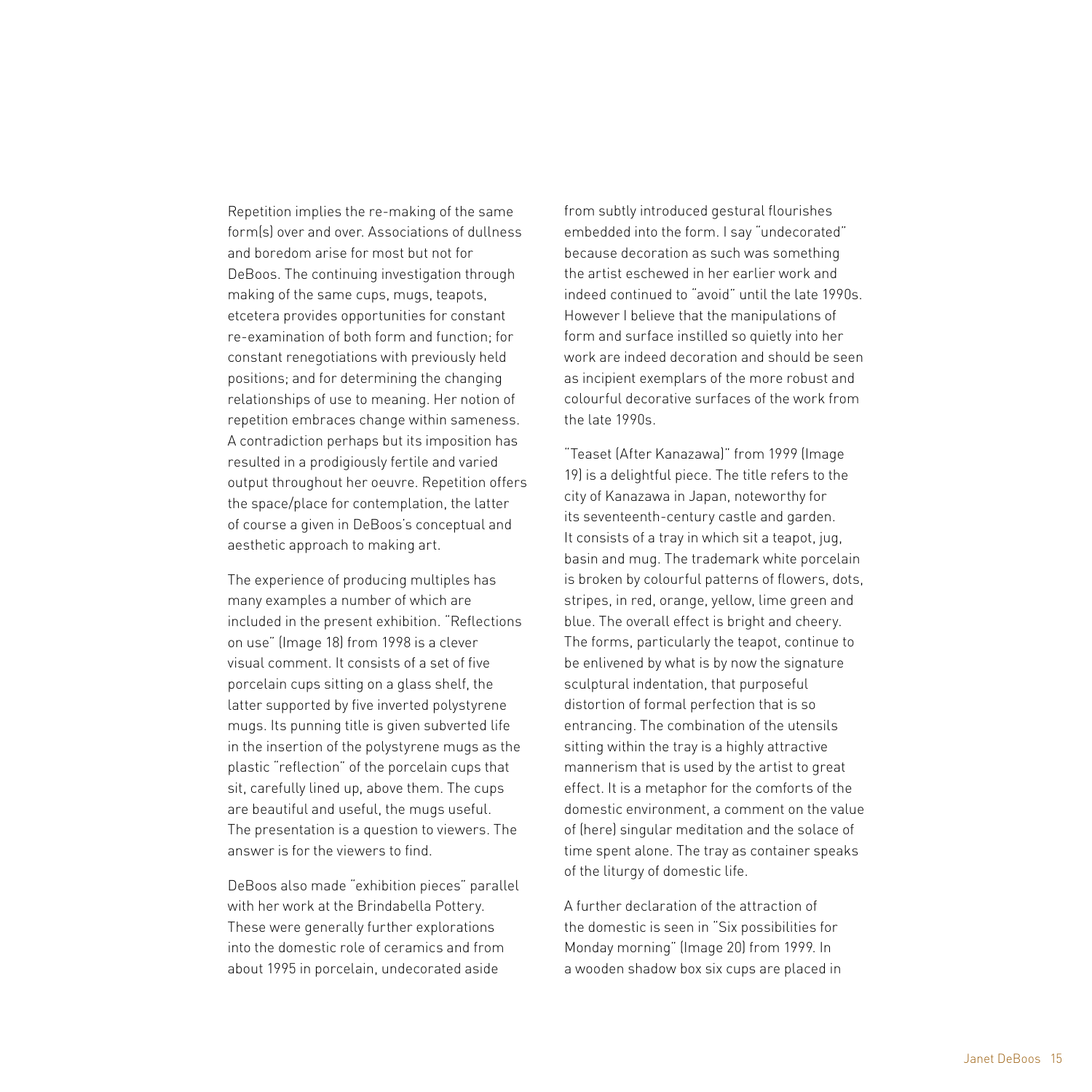separate compartments. Each is singularly decorated, all united by their function. There is inherent in the means of display a reference to the notion of "a collection", a sort of set of objects holding special connection for the owner. There is wry comment at play here (a device often present in DeBoos's art) that questions ideas of preciousness. The artist underscores this by the fact that the "possibilities" mentioned in the title refer to the very ordinary role of selecting which mug or cup will be used for this morning's tea or coffee. DeBoos's interrogative stance throws up a range of issues from function, display, collecting, the domestic and its rituals (the latter another instance of the role of repetition).

The notion of "sets" is important to DeBoos and has provided impetus for some of her most convincing works. "Set Theory", the nominal title the artist uses to cover a rather broad range of works consisting of multiple units, was a concept familiar to her through her early education in mathematics (and science). A "set" was a discrete piece consisting of a number of like units. The maths is foreign to me but in terms of ceramics we are all familiar with, for example, dinner sets, coffee sets, tea sets. They are sets because they match. DeBoos proposes that sets do not have to comprise a number of like units. Their composition is determined by the maker not by accepted practice or historical exemplars. They are a "set" because they share common use. DeBoos believes a cup is a cup is a cup, that is that function provides familial relationship even if

form, decoration, cultural origin, or whatever do not. That the members of the set were made (or selected) by the artist is arguably the most relevant element in determining familial association. I like the theoretical quirkiness of her proposition and that it arises from her thinking about function, non-function and their interactions, done during the actual processes of making, during the repetitive actions of the hands. I like even more the ceramic expression of this.

Although not nominated as a "set" the impressive "Large vase" (Image 22) of 2001 in the collection of the National Gallery of Australia, serves to show that for DeBoos defining stylistic trends within her practice highlights the fluidity of such definitions. The artist's consummate understanding of her material (Australian porcelain) and its surface decoration (glaze) is beautifully exposed. Nine bottles set within an elegant tray constitute the "vase" of the title. Its multiple parts may reference Dutch tulip vases of the seventeenthand eighteenth-centuries, but their combination certainly expresses DeBoos's unique and very contemporary Australian aesthetic. The bottles, apart from size, are almost identical. The different heights impart a rhythmical flow around and through the piece that is nicely contained and controlled by the circular walls of the tray. The union of the verticality of the bottles with the horizontality and circularity of the tray imbues "Large vase" with a lively sculptural tension and physical lightness, the latter reinforced by the fineness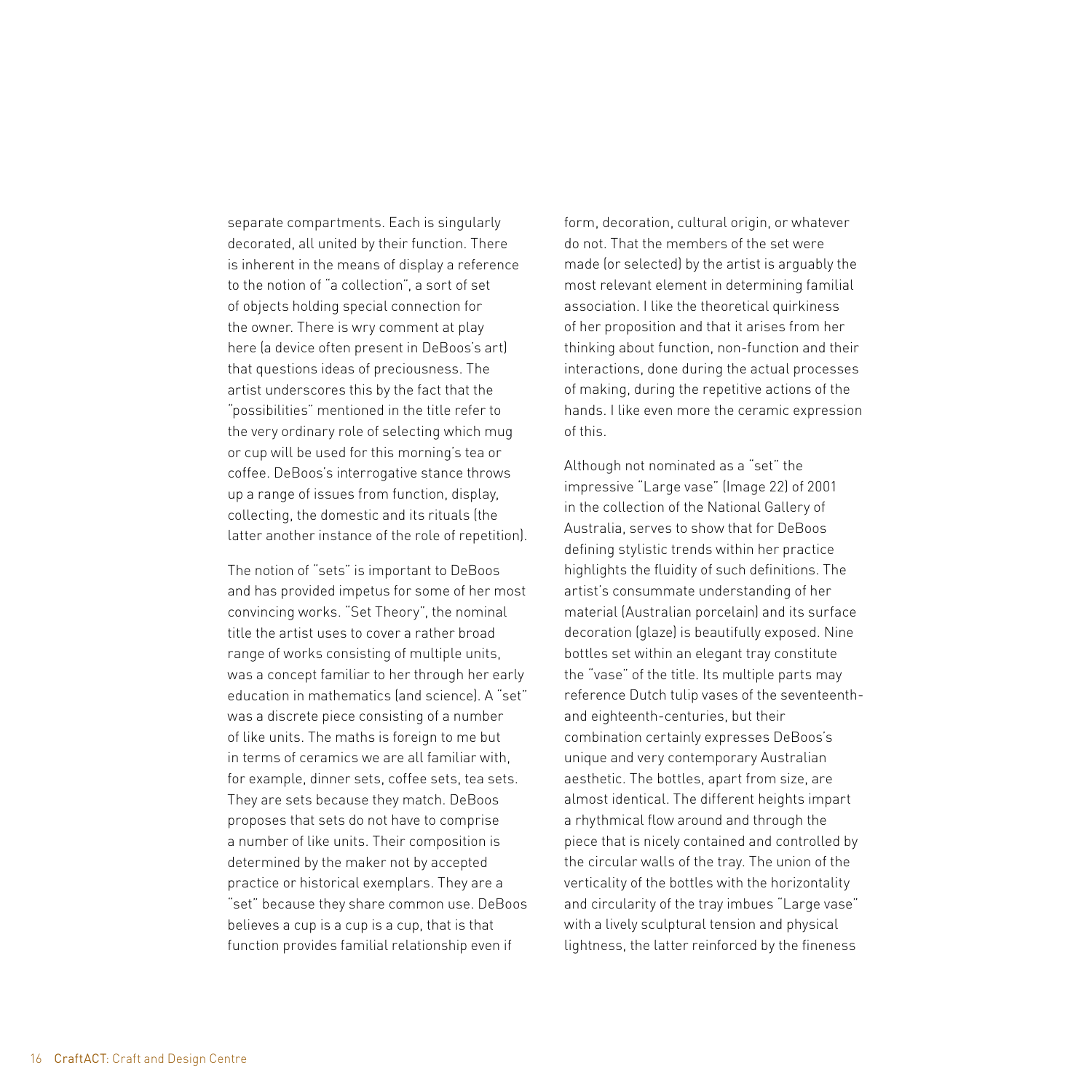of the porcelain body so exquisitely controlled by the artist.

DeBoos's exploration of issues around function, the domestic and the handmade may be seen to have connections with a nostalgic Romantic vision of the artist but it has resulted in a number of other questioning narratives that have continuing reverberations in her work. One of these has been alluded to previously and it concerns the relationship between the appearance of the handmade object and that of the industrially produced object. In postmodern jargon the industrial product could be said to be a simulacrum of the handmade object. DeBoos posited the thesis that there were no real qualitative differences between the so-called crafted object and that produced in the factory. This was tested in 2002/03 when an Italian company Paolo C Ceramiche purchased some of her work as prototypes for industrial production. The results as exemplified here (Images 26, 27 and 28) have a precise definition that moves them slightly from her own objects but the presence of the artist's hand (albeit a number of stages removed) is vehemently there and the strength of her stylistic language is not lost. I believe that this "testing of the design waters" is another instance of the making through thinking (or vice versa) approach that is essential to any understanding of DeBoos's art.

Within the exhibition it is instructive to view the above in relation to a selection of the artist's domestic ware from ca. 2003 (Image 29).

While taxonomic similarities are overt there is nevertheless the infusion of a morphological insouciance in the handmade that is at once distinctive and eloquent. The signature sculpturally indented slashes into the bodies of the various objects (pourers, bottles, cups, basins, mugs) although present in both the industrial and the handmade, are more actively present in the latter. By this I mean that they are both of the body of the object and on the body simultaneously. They are at once form and decoration.

A further and more long lasting relationship with industry/design than that with Italy is DeBoos's work in China. An invitation in 2003 to work in Zibo in Shandong Province has proved to be of especial significance. The professional results from the initial period of work have continuing repercussions for DeBoos. Her wonderfully interrogative approach to everything she does has been put to no better test than in her Chinese investigations. Arguably, apart from the plastic results, the determination that while she may now be considered (at least part of the time) as a designer, that the most intuitive designers must also be makers, has reaped a multiplicity of benefits. The "Qing teaset" of 2003/04 (Image 31) is a very pleasing coalescence of history, design and a maker's sensibility, produced in an industrial setting. While the forms are vigorously decorated the nuanced morphological shadows of resemblance are especially moot and one need only look at the gentle curve of the teapot's spout and its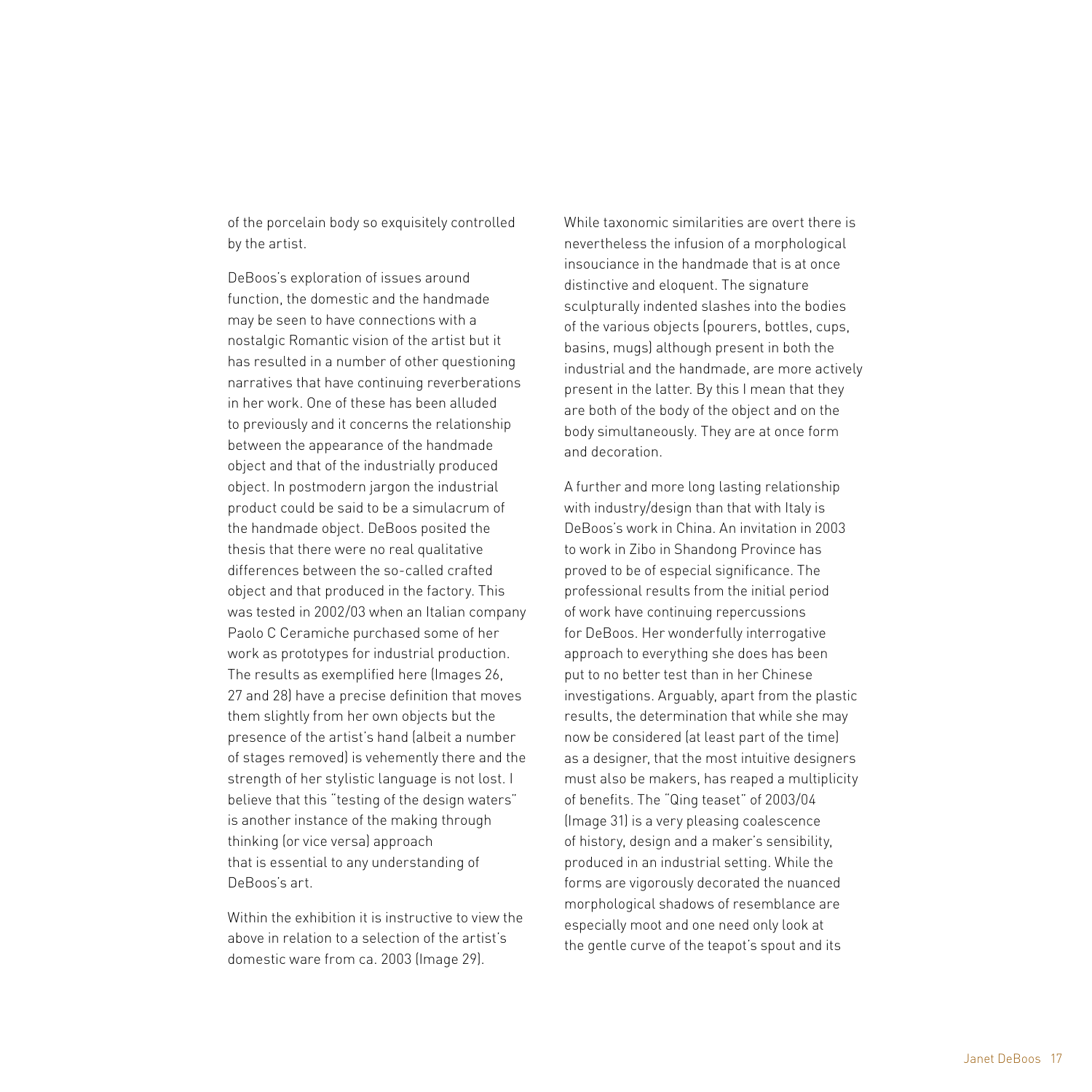

Teaset After Kanazawa, 1999 (original)/2015 porcelain teapot 13.0 x 12.0 (dia); cup 8.0 x 7.0 (dia); jug 10.5 x 5.5 (dia); basin 7.0 x 7.0 (dia); tray 4.5 x 31.5 (dia)

repetition in the curve of the cup to appreciate the refined approach to design that the maker has brought to this piece. As always in DeBoos's complex mind, this work's overt decorative Chinese-ness is placed against the artist's very individual take on equally Chinese-ish forms. Aesthetic tension makes a comfortable partner in this culturally celebratory piece. The artist's continuing professional relationship with Chinese factories has produced some captivating works. These address those dichotomous concerns that give her works a particular aesthetic tension. Industrially produced, based on her designs and prototypes, they still hold the lure of the handmade, and are made with the infusion of that lure in mind.

A range of examples illustrates how simplicity of form aligned with assigned yet unstated purpose produces beautiful results (see for example, Images 44, 47, 52 and 53).

I referred above to the artist's embracing of the (originally) mathematical notion of Set Theory. From about 2003 DeBoos begins titling works with that nomenclature. These are as various and rambling as the individual units that comprise them. In their multifarious manifestations they are visually and conceptually compelling and intellectually demanding. Their variety, both within a single work and across the "series" (one needs to be careful of limitation in terms of definition),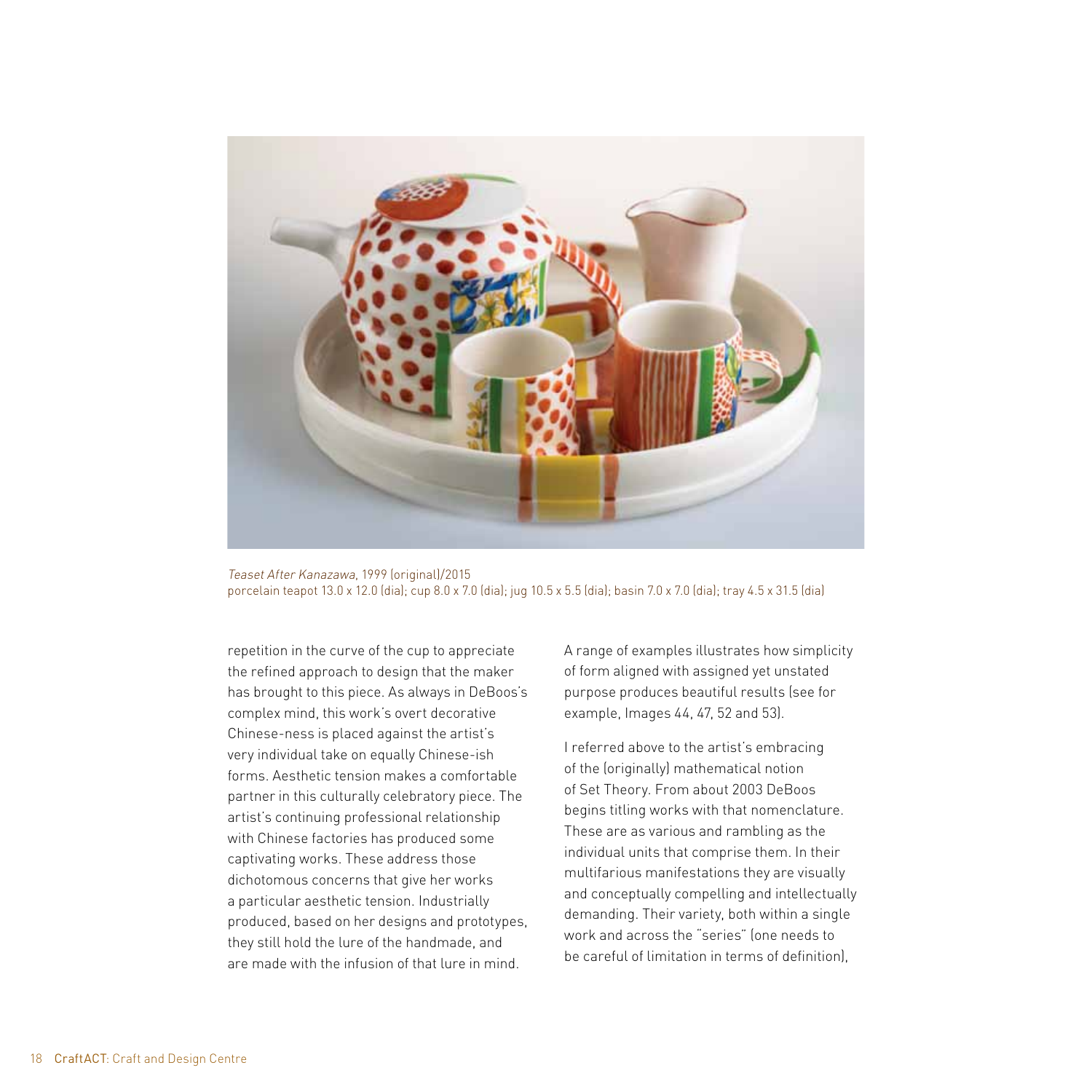imbues aesthetic excitement and does not allow the viewers to be simply passive observers. There is a lot happening in these works and "Set Theory" 2004/2010 (Image 34) is a powerful demonstration of this. Here all the questions that involve DeBoos's creative and intellectual energies are on display. Handmade, bone china, porcelain, decals, manufactured pieces, are drawn together in an amalgamation whose overall appearance is available for change by whoever chooses. The artist's characteristic forms are allied to commercial products by the decorative additions of elements of the "Winter Rose" pattern. This is chiefly associated with chintz textile designs and its "Englishness" thus becomes another layer into the already complex cultural imbrications of DeBoos's art. Viewers are required (not "asked") to travel through this work (as indeed they are with all the artist's work) and to question not only the artist's intent but the questions that inform that intent and their own reactions to those questions and their visual manifestations. The diversity within the "limitations" of "Set Theory" is clearly averred in another piece from 2004, also titled "Set Theory" (Image 35). Three elements (tray, mug, cup) intimate innate possibilities for variation. While the previous work has multiple units, this piece's three units insinuate if not the same at least similar possibilities for taxonomic re-formation.

Ever peripatetic in 2008 DeBoos began what would be another ongoing working relationship, this time with the Ernabella Arts Centre in remote South Australia. Her role was essentially an educative one but her experiences there resonate with her own work and, like the Chinese collaborations, open new aesthetic opportunities and new questions about ceramics and its role in different cultures and how her experiences can be best translated into her own oeuvre. The artist's strategies in doing this have their origins in coming to terms with the importance of decoration in much Chinese ceramics. In an unpublished text written earlier this year she wrote of a discussion with her Chinese mentor about the use of decoration, or in her case, the non-use of decoration:

Decoration was a foreign language to me… and I had to 'think about it" So I did, and tentatively started trying brushwork, decal application and sgraffito drawing through fine clay slips. All of these things I had taught – and in the way that we do as teachers, I had made demonstration examples – some of which I really enjoyed. So starting with this more familiar work, decoration crept into my vocabulary…Once started, I found that I could not stop, and decoration became a way to try and make sense of "Chineseness" and "Australianness" and what was their relationship in my life."

This aesthetic epiphany had major repercussions on DeBoos's art. From 2008 a remarkable series of works addressing Chinese ceramic traditions, Indigenous Australia, the Australian environment and her own understanding of these in relation to her incisive intellectual way of dealing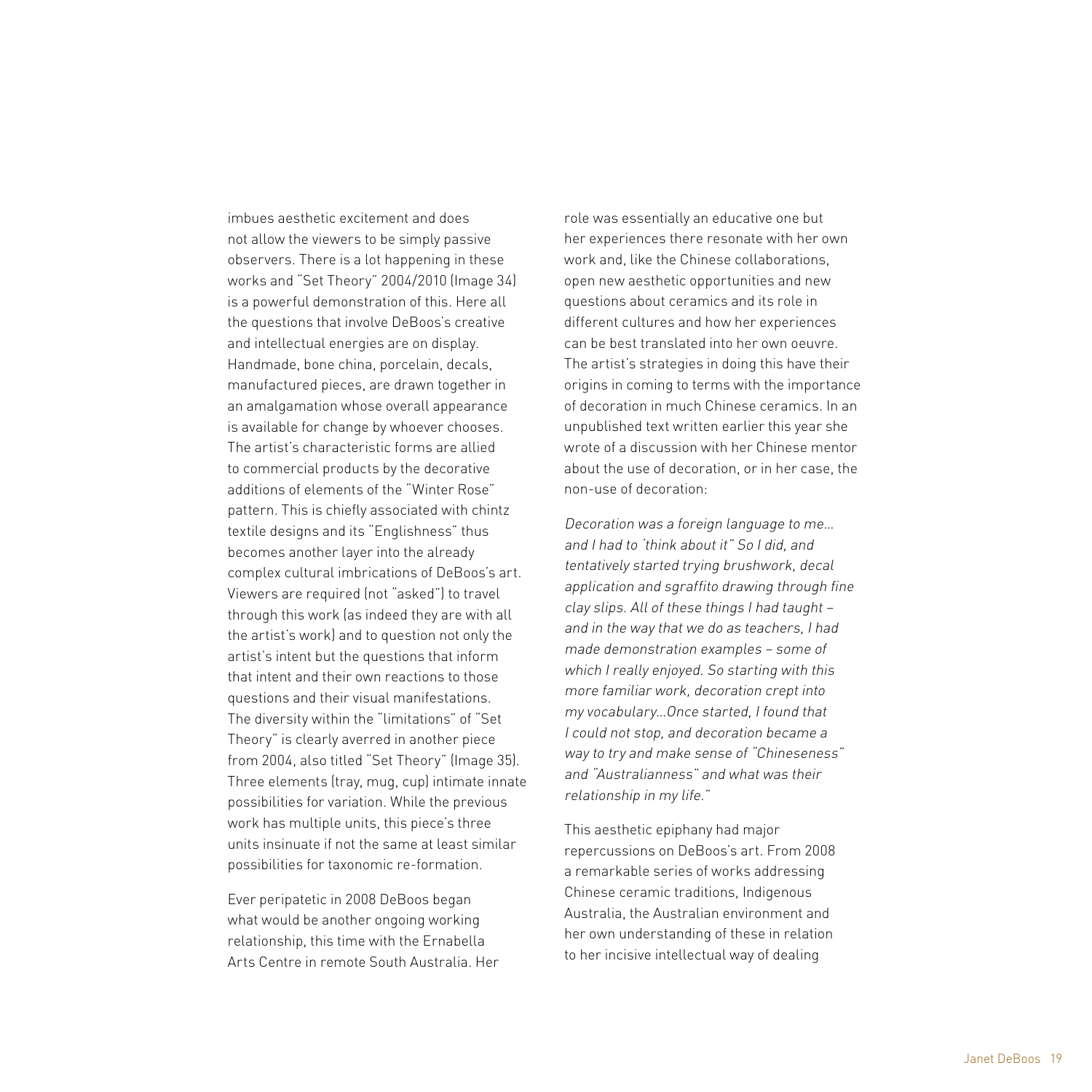with art and life, has been the outcome. A set of bottles from 2008 (Image 45) sees her addressing her "Australianness". These are made with Australian porcelain and Ernabella terra sigillata, materials absolutely of the land. The bottle form is repeated four times with elongated necks, one without a neck. The body of three are black; the brown/ochre necks enlivened with thin vertical stripes that emphasis the elegant narrowness of the necks. The black bodies sport examples of native Australian flora and other decorative motifs associated with Indigenous ceremony. The insertion of the latter is both quiet acknowledgement of Indigenous culture but also a statement about the ritual associations of ceramics that has informed DeBoos's art for decades. The black bottles act as integrated background to the smaller ochre bottles. The neckless example is joyously covered with sgraffito decoration with similar motifs to that of the black bottles. The limited palette with its striking contrasts is beautifully effective. There is a lovely rhythm imbued in this grouping reinforced by the gentle spatial flow surrounding the bottles. The celebration of something Australian is indeed present.

The elision of Chinese and Australian motifs is a natural step in DeBoos's explorations and is powerfully exemplified in a number of works in the exhibition. "Hybrid Qing garniture", 2010 (Image 49) consists of five open-mouthed jars dispersed in a strict linear fashion. Colourful Chinese floral motifs play with more graphic Australian flora, the sharp serrations of the Banksia leaves in marked contrast to the lush forms of the Chinese examples. The jar form

is simple so that the primacy of decoration is lavishly exhorted. The background palette is pink (China?), ochre and black (Australia?). The insinuative presence of sgraffito drawings across the set provides visual connections, also underscored by the morphological simplicity of the jars. The infused elision of motifs associated with the particular cultures has an especial eloquence when it is understood as part of the active thinking/making processes of the artist. In this work DeBoos posits a proposition of the value of the hybrid cultural artefact in not only placing herself in the world but offering possibilities to others.

While sets constitute a major part of DeBoos's formal repertoire single pieces are also present in abundance. A lidded jar of 2013 (Image 55) beautifully exemplifies the way the artist absorbs exotic cultural expressions to form her unique artistic language. The ginger jar form is of course endemic in Chinese ceramics but DeBoos makes it her own when it is covered in panels of multifarious decoration whose origins lie as much within her as they do with Chinese and Australian predecessors. This work (and others in this decorative mode) is striking in the originality of the combinations and their oppositions across the form on which they sit. The unabashed celebration through transformation of other cultures and environments gives this work an edge that is at once beguiling and intriguing.

From 2013 the artist produced a series of plaques paired with one or two vessels (See Images 54, 56, 57, 58). The imagery on the plaques draws for the most part on the natural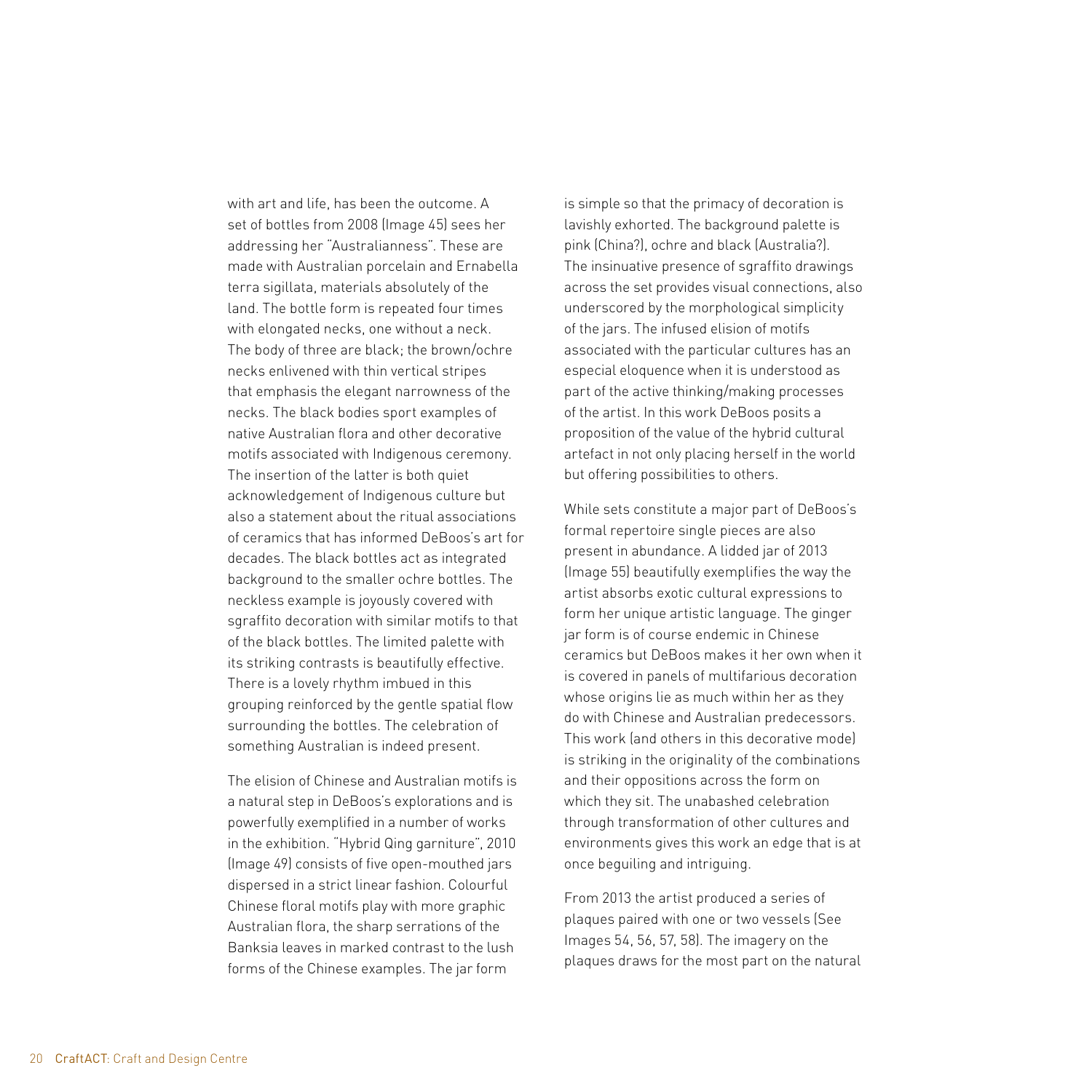

Patersonia spp ("Bush" series), 2013 (blue bottle 2015)

Banksia ("Bush" series), 2014 (lidded jar 2013)

Low Tide Bunjalong ("Tidal" series), 2014

world. Some depict Australian flora, others quite specific places visited by the artist. "Banksia" (Image 56) presents a wonderful visual éclat. The powerful vitality of the black-and-white image of the banksia leaves scattered over the surface of the plaque stands in stark contrast to the stilled elegance of the large vase and its accompanying smaller partner. The large vase has a shiny black body topped by a large neck populated with brown banksia leaves repeating the floating shapes of the leaves on the plaque. The background green is quintessentially the colour of the Australian bush. The partnering lidded jar is in the form of the, this time, quintessentially Chinese ginger jar. Its surface has a pattern of native seeds wound around it that emphasises the fullness of the form while asserting the Australianness of the terracotta red colour.

The dots on the lid provide further visual reminders of Indigenous Australia.

The most recent work on display is "Lidded jar" (Image 62) from 2015. This has a quietly beautiful presence emphasised by its softly modulated palette and its graceful form. Bands of Australian terracotta are interspersed with panels of Chinese motifs in an eloquent iteration of the language of hybridity that DeBoos has made very much her own.

The works selected for this exhibition clearly show an artist of depth both intellectually and aesthetically. Each work speaks of the processes used in its making and how the artist performs that making with the thinking hand constantly at play. DeBoos's art has gone through a range of transitions but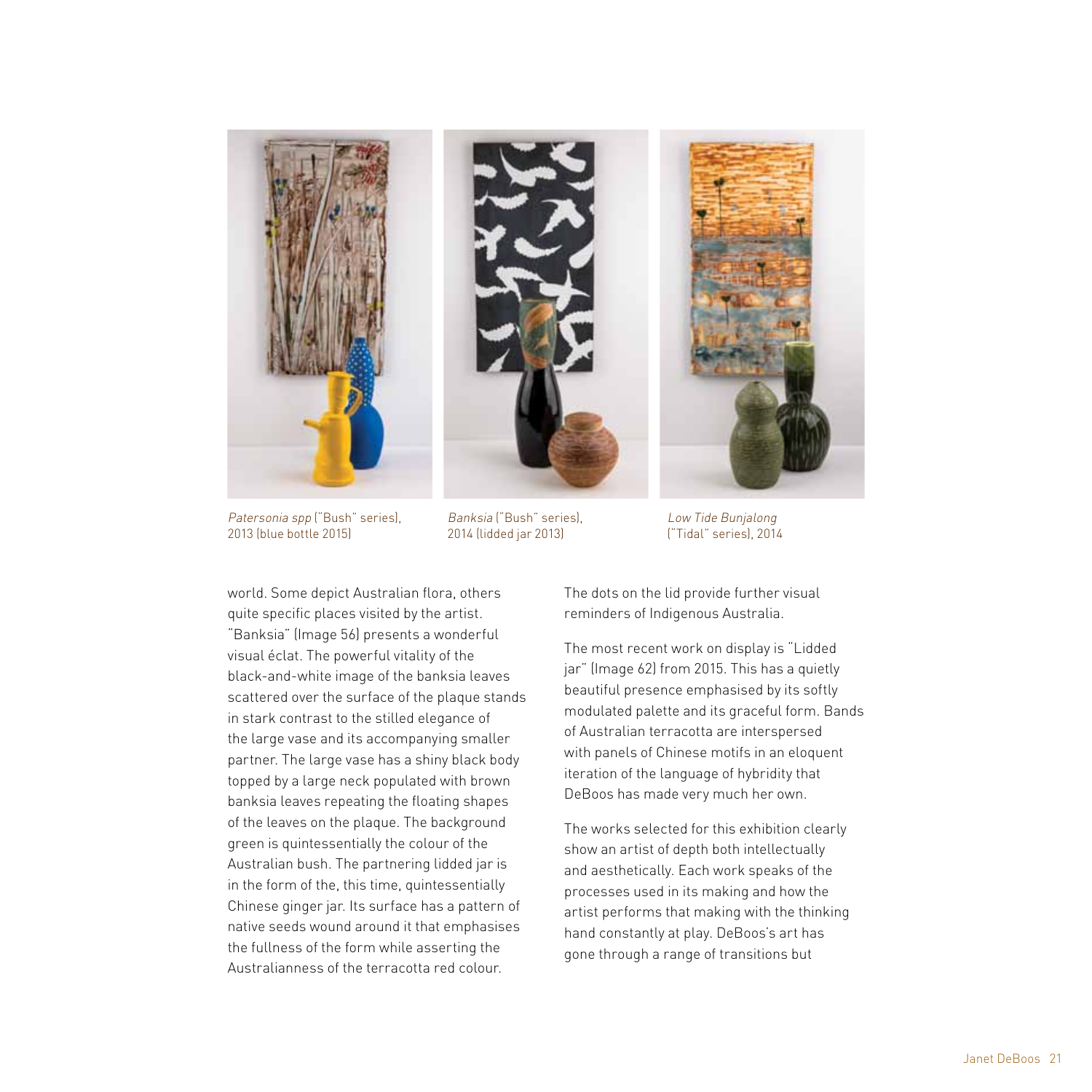

Pinch pot, ca 1963, terracotta clay, dark honey glaze,6.5 x 9.0 (dia); Handled pot, ca 1963, terracotta clay, honey, tin glazes, 9.5 x 11.0 (dia); Lidded jar, ca 1969, stoneware, oilspot tenmoku, 9.0 x 9.5 (dia)

each of these is characterised by an astute understanding of where the artist has been, why she is where she is and where she might be going. Her intellectual inclinations in the making of each vessel imbue her art with resonance and depth and an interrogative character that is simultaneously exciting and didactic. Art for her is a means of exploring the self and placing that self in the world. It is also about the means of art and its making. That in the performing role of the maker she produces beautiful objects for us to use, to look at and admire is of course a lasting benefit and joy.

### Peter Haynes

Canberra May 2015

### **Endnotes:**

- 1. Edmund de Waal, Design Sourcebook. Ceramics, London, 2003 p. 7
- 2. Quoted in Janet Mansfield Contemporary Ceramic Art in Australia and New Zealand, Sydney, 1995, p.44
- 3. For a brief professional biographical of DeBoos see Jan Howlin's "Janet DeBoos. The Space Between", The Journal of Australian Ceramics, Vol. 512, July 2012
- 4. Information given to the author by the artist in response to a set of questions asked of her as part of the research for this exhibition.
- 5. Op.cit.3 p.16
- 6. Op. cit 4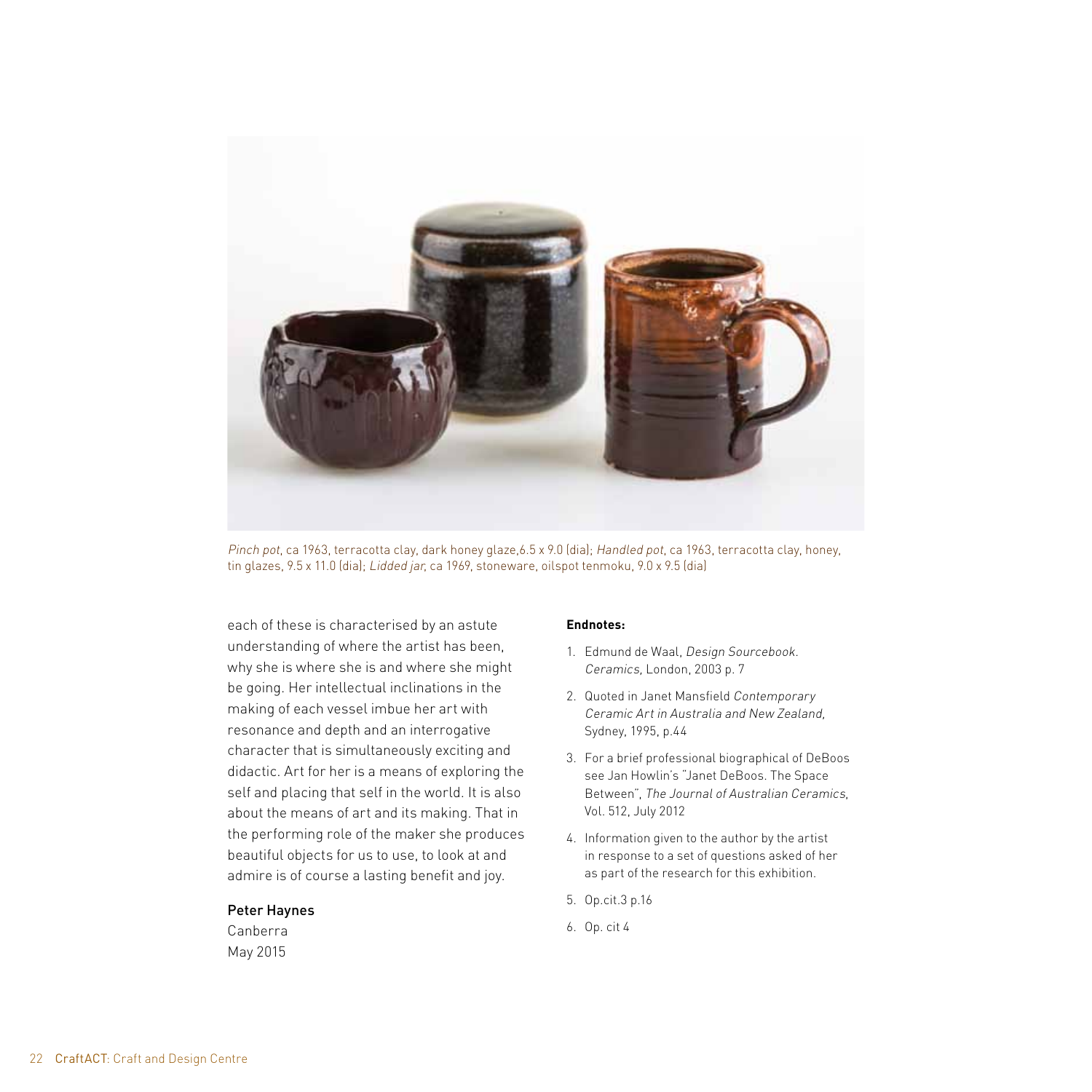# Catalogue of exhibition



Pinch pot, ca 1963 – terracotta clay, dark honey glaze,6.5 x 9.0 (dia); Handled pot, ca 1963 – terracotta clay, honey, tin glazes, 9.5 x 11.0 (dia); Lidded jar, ca 1969 – stoneware, oilspot tenmoku, 9.0 x 9.5 (dia)



Goblet, 1970/71 – speckled stoneware, reduction fired, magnesia glaze, 14.5 x 7.5 (dia); Beaker, 1970/1971 – speckled stoneware, reduction fired, magnesia glaze, 9.5 x 4.0 (dia); Beaker, 1970/1971 – speckled stoneware, reduction fired, magnesia glaze, 11.0 x 7.0 (dia); Handled goblet, 1973, stoneware, thin shino-type glaze, 13.0 x 6.5 (dia)



Lidded jars, 1979/80 Stoneware, electric kiln/ oxidation, prefiring treatment, (i) 27.0 x 11.5 (dia); (ii) 36.0 x 15.0 (dia); (iii) 49.0 x 13.0 (dia)



Bottle and Jar, 1979 stoneware, copper/barium dry glaze bottle 25.0 x 12.5 (dia); jar 14.0 x 14.0 (dia) Private collection: Battery Point



Bottles, 1980 stoneware, brushed, stamped iron decoration, olive celadon glaze/ barium dry glaze with brushed, stamped iron decoration, (i) 70.0 x 13.5 (dia); (ii) 38.0 x 13.0 (dia); (iii) 59.0 x 10.5 (dia)



Tenmoku plates/ jugs (Brindabella Pottery), 1982/83 porcellaneous stoneware (i) mug 14.0 x 8.5 (dia); (ii) footed plate 3.0 x 13.0 x 13.0; (iii) footed plate 35. 0 x 20.0 x 17.0; (iv) dinner plate 2.5 x 29.5 (dia)



Lidded jars (Brindabella Pottery), 1982–2000 coarse stoneware, dry barium/copper/vanadium glaze (i) 9.0 x 13.5 (dia); (ii) 10.0 x 14.0 (dia); (iii) 17.0 x 18.0 (dia)



'Harlequin' domestic ware: teapot, pourer, sugar basin, teacup & saucer, mugs (x 2), medium sized slab plate (Brindabella Pottery), 1982–2000 – porcellaneous stoneware, calcium matte glazes (double dipped), slab plate hump moulded. (i) cup and saucer 8.5 x 17.5 (overall); (ii) sugar basin 9.5 x 12.0 (overall); (iii) pourer 13.5 x 8.0 (dia); (iv) plate 4.0 x 20.5 x 16.0; (v) teapot 12 .0 x 19.0 (dia); (vi) & (vii) mugs 14.5 x 7.5 (dia) ea.



Pencil jars, 1986 stoneware, slips, salt fired (Made and fired at John Glick's Plum Tree Pottery, Michigan, USA) (i) 12.0 x 7.5 (dia); (ii) 13.0 x 7.5 (dia)

Lidded jar, 1986

stoneware, slips, salt fired (Made and fired at John Glick's Plum Tree Pottery, Michigan, USA) 8.0 x 9.0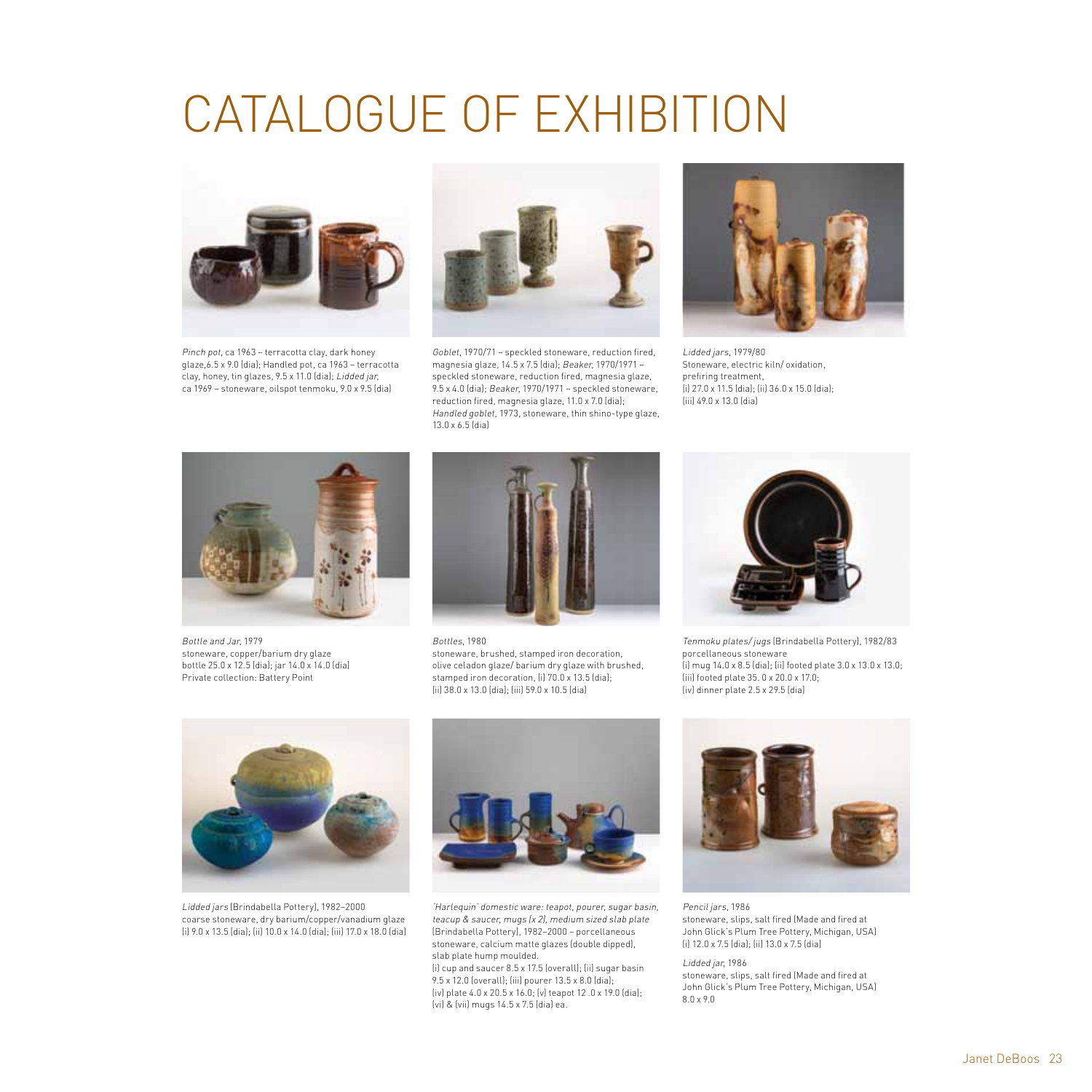

Winged jugs (Shell series), 1991 stoneware, dry barium/nickel glaze (i) 44.5 x 11.5 (dia); (ii) 43.0 x 12.0 (dia)



Teapot (Memories of the domestic life/ Change of scenery series), 1991 stoneware, nickel/ barium dry glaze, vanadium speckle 21.0 x 24.5 (dia) 32.0 x 48.0 (dia)



Rock pool bowl, (Change of scenery series), 1991 stoneware, dry barium/nickel glaze. 14.0 x 45.0 (dia) Private collection: Liz Dennis, Canberra



Family portraits (Memories of the domestic life), 1994 stoneware, barium/ nickel dry glaze (box frame); porcelain, clear glaze (miniatures), 31.0 x 37.5 x 18.0



Family portraits (Memories of the domestic life), 1994 stoneware, barium/ nickel dry glaze (box frame); porcelain, clear glaze (miniatures), 22.0 x 16.0 x 7.0



Family portraits (Memories of the domestic life), 1994 stoneware, barium/ nickel dry glaze (box frame); porcelain, clear glaze (miniatures) 16.5 x 23.0x 17.0



Yixing teapot, 1996 Yixing purple clay (zhisha clay) 11.0 x 13.0 x 5.0 Private collection: Jeroen Bechtold/ Jos Doop, Netherlands



Stoli bento (Reflections on use), 1998 porcelain/plastic 17.0 x 35.0 x 24.0 (overall); cups ea. 7.8 x 4.5 (dia) (21 pieces)



Cups (Reflections on use), 1998 glass, porcelain, polystyrene 18.0 x 55.0 x 12.0 Photography: Rob Little Digital Images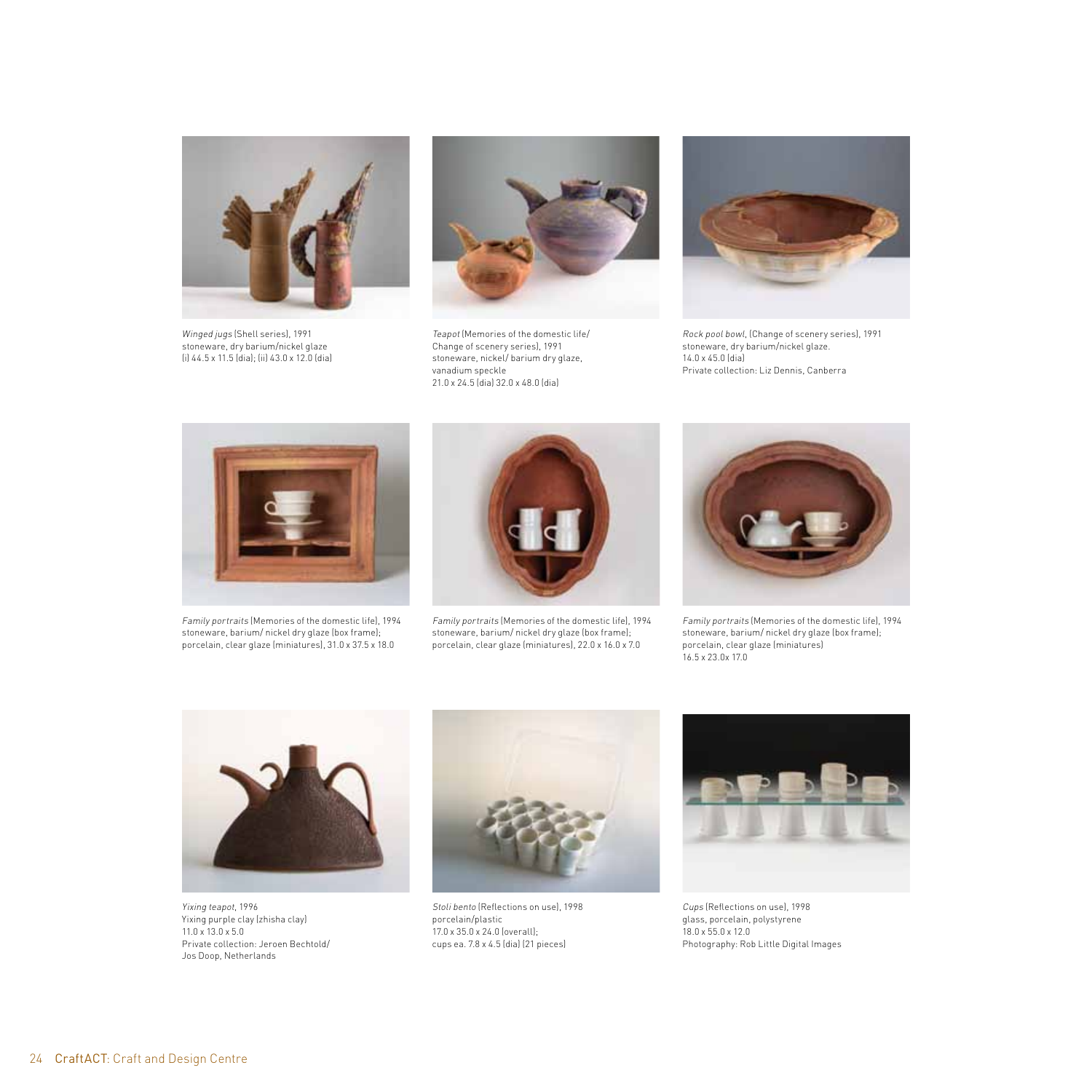

Teaset After Kanazawa, 1999 (original)/ 2015 porcelain teapot 13.0 x 12.0 (dia); cup 8.0 x 7.0 (dia); jug 10.5 x 5.5 (dia); basin 7.0 x 7.0 (dia); tray 4.5 x 31.5 (dia)



Six possibilities for Monday morning, 1999 (original)/ (2015) – cedar, Australian porcelain, overglaze enamels, overglaze decals, 39.5 x 50.0 x 12.0 (overall); cups various

'Separate' ("Hold, pour separate" series), 2001 (original)/2015 – porcelain, tray 5.0 x 30.0 (dia); colander (lge) 11.5 x 18.0 (dia); (sm) 12.0 x 4.5 (dia); (circular) 5.0 x 17.0 (dia); (footed) 6.5 x 22.0 (dia)



Lidded teapot, 2001 Longquan clay, celadon glaze 16.5 x 6.0 (dia)

Cup, 2002 Longquan clay, celadon glaze 18.5 x 6.0 (dia)



Large vase, 2001 Glazed porcelain, 29.0 x 30.0 x 30.0 Collection: National Gallery of Australia, Canberra, Purchased 2011 Image courtesy of National Gallery of Australia, Canberra



"Solitary pleasures", 2001 Australian porcelain, clear glaze 19.5 x 29.0 (dia), (overall) Private collection: Anne Morton, Cowra



"Pour" ("Hold, pour, separate" series) 2001 Australian porcelain, clear glaze 30.0 x 120.0 x 20.0 (variable) Private collection: Tony Dagg, Cowra



"Vase", 2002 Australian porcelain, clear glaze 18.5 x 26.0 (dia), (overall) Private collection: Greg Daly, Cowra Photography: Rob Little Digital Images



Teaset, Paola C Ceramiche (Italy), 2002/3 Italian porcelain, clear glaze tray 3.5 x 23.0 (dia), overall; teapot, handled cup, creamer, sugar bowl Photography: Rob Little Digital Images



Saladier, Paola C Ceramiche (Italy), 2002/3 Italian porcelain, clear glaze large jug 19.0 x 6.5 (dia) with tray 3.0 x 8.0 (dia); small jug 15.5 x 4.5 (dia) with tray 2.0 x 6.0 (dia)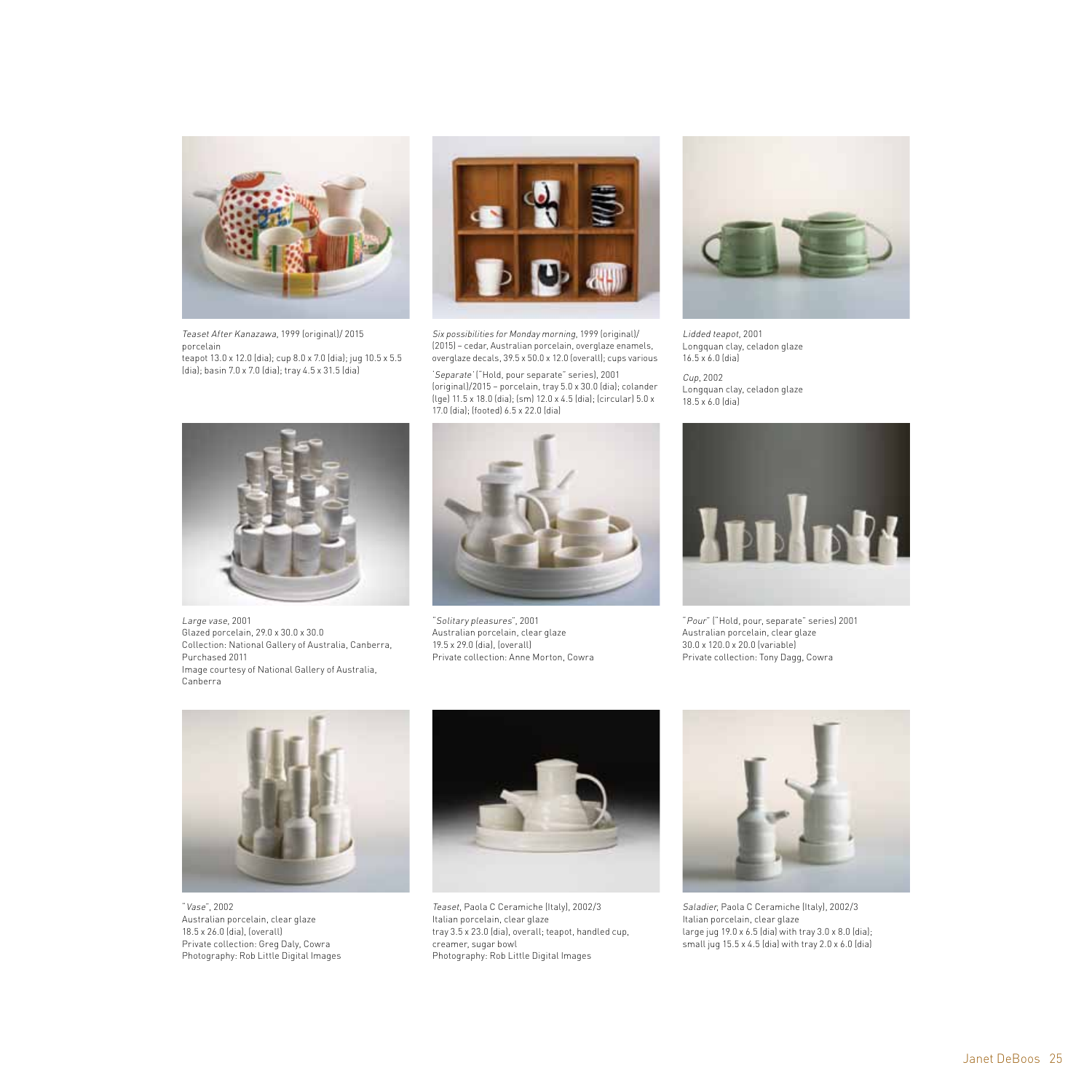

Saladier, Paola C Ceramiche (Italy), 2002/3 Italian porcelain, clear glaze colander 8.0 x 17.5 (dia) with tray 3.0 x 23.0 (dia)



Domestic ware, ca 2003 – Australian porcelain, clear glaze, (I) lge pourer 26.0 x 9.0 (dia); (ii) med. pourer 16.0 x 7.5 x 5.5; (iii) sm. pourer 10.0 x 7.0 (dia); (iv) lidde. bottle 20.0 x 5.0 x 7.5 (dia); (v) teapot 13.5 x 11.0 (dia); (vi) handled cup 8.5 x 9.0 (dia); (vii) lge mug 12. 0 x 7.5 (dia); (viii) med. mug 9.0 x 8.0 (dia); (ix) sm. handled mug 8.0 x 6.0 (dia); (x)sm. mug 4.5 x 5.5 (dia)



Domestic ware, 2003/4 Huaguang Zibo bone china pourer 14.5 x 9 (dia); cups variable 4.5 x 5.0 (dia)



Qing teaset, 2003/4 Huaguang Zibo bone china, overglaze decals teapot 13.0 x 13.0(dia); cup (x 4)7.0 x 7.0 (dia)



Cup and saucer (Entropy series), 2003/4 bone china, stock decals 14.5 x 15.0 (dia)



"Sydney teaset", 2003/4 bone china teapot 12.0 x 17.0 (dia); cup (x 4) 6.0 x 8.5 (dia)



Set Theory, 2004/2010 and ongoing since Australian porcelain, slipcast porcelain, slipcast bone china, 'found' porcelain, 'found' bone china, underglaze colour, overglaze decals 'Summertime Rose' pattern 89.0 x 20.0 (overall variable)



Set Theory, 2004 porcelain, glaze tray 17.5 x 27.0 x 10.0; mug 13.0 x 8.0; cup 11.5 x 8.0



Rat teapots (i) 2005 (ii) 2008 (iii) 2003 Australian porcelain, clear glaze, stock overglaze decals (i) 14.5 x 12.0 (dia); (ii) 15.5 x 10.0 (dia); (iii) 12 x 8.5 (dia)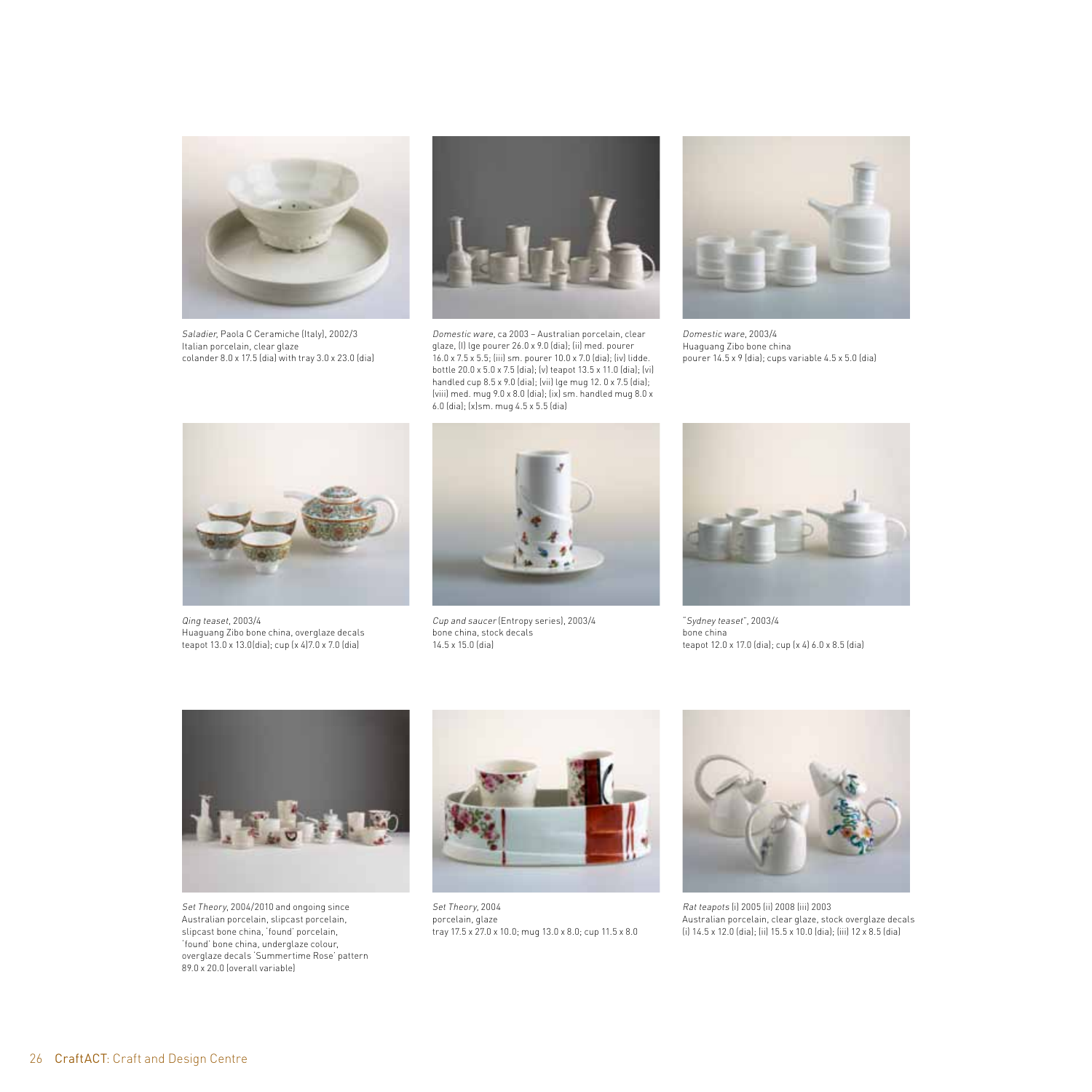

Fruitière (Entropy series), 2005 Australian porcelain, stock overglaze decals 8.0 x 29.0 (dia)



Saladier, 2006 (original)/2015 Australian porcelain, black underglaze, clear glaze (i) lidded bottle 25 x 10 (dia); (ii) lidded bottle 22 x 10 (dia); (iii)tray 5.5 x 23 (dia)



Domestic ware ("Out of Africa" series), 2006 (original)/2015 Australian porcelain, black underglaze, clear glaze dimensions variable



"Ridiculous Vase" (Set Theory), 2006 (2009, 2015) Australian porcelain, black underglaze, clear glaze (i) lge pourer 38.0 x 9.5 (dia); (ii) lidded bottle 19.0 x 8.0 9dia); (iii) lidded cup 7.0 x 9.0 (dia); (iv) mug 8.5 x 4.5 (dia); (v) handled cup 8.5 x 8.5 (dia); (vi) lge mug 12.0 x 7.0 (dia); (vii) larg lipped pourer 10.0 x 6.0 (dia)



Set Theory 2, 2006 (tray) Australian porcelain, black underglaze, clear glaze, stock overglaze decals

(i) tray 5.5 x 38 (dia); (ii) bottle 35.0 x 7.5 (dia); (iii) bottle 35.0 x 7.5 (dia); (iv) bottle 31.0 x 9.0 (dia); (v) bottle 30.5 x 7.5 (dia); (vi) bottle 27.0 x 6.5 (dia); (vii) bottle 25.5 x 8.5 (dia); (viii) bottle 21.0 x 5.0 (dia)



"After Kanazawa" bowl, 2006 porcellaneous stoneware, overglaze enamels, decals 13.0 x 30.0 (dia)



Large Bottles, 2006 Fuping Cizhou (T'zu chou) stoneware, high iron slip glaze, sgraffito (i) 45 .0 x 18.0 (dia); (ii) 45.0 x 18.0 (dia) Private collection: Shaanxi Fuping Pottery Art Village Co. Ltd, China



Pourers, 2007, Chinese porcelain (Songfa ceramics) dimensions variable



Porcelain bottles, 2008 Thrown Australian porcelain, black underglaze, Ernabella terra sigillata, sgraffito decoration. (i) 30.0 x 7.5 (dia); (ii) 28.5 x 8.0 (dia); (iii) 27.0 x 6.5 (dia); (iv) 22.0 x 6.0 (dia); (v) 17.5 x 6.5 (dia) Photography: Rob Little Digital Images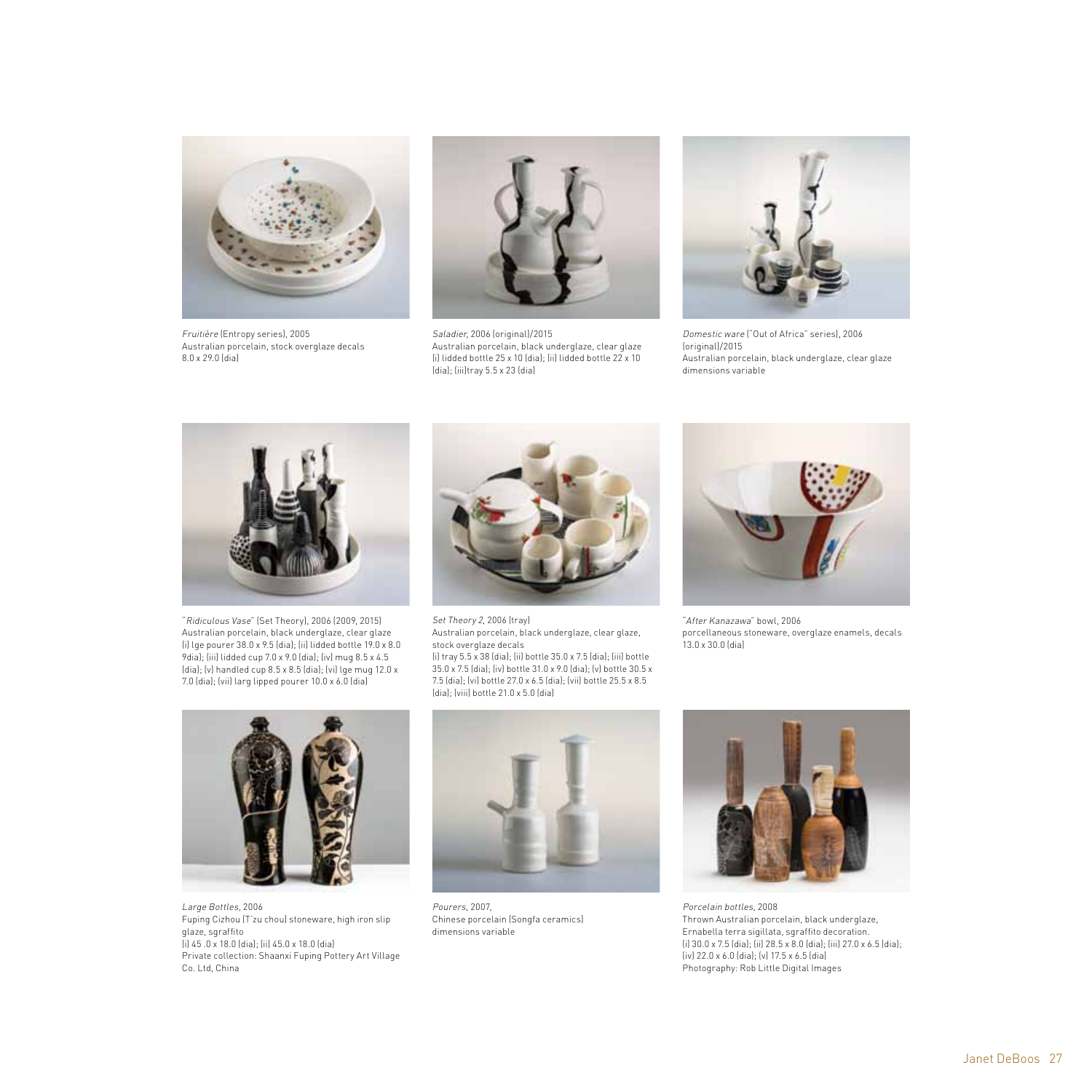

"Watering", 2008 porcelain, glaze tray 5.0 x 26.0 (dia); pourer 42.0 x 10.5 (dia); mugs (variable) Private Collection, Birchgrove



Vase, 2009 Jingdezhen porcelain, Qinbai glaze 23.0 x 14.0 (dia)



Bowls ("Winter" series), 2010 (original)/2015 porcelain, stock overglaze decals, overglaze enamel (ii) 8.0 x 15.0 (dia); (ii) 7.0 x 12.0 (dia)



Hybrid Qing garniture, 2010 (original)/2015 porcellaneous stoneware, Ernabella terra sigillata, underglaze colour, sgraffito decoration, stock decals (i) 18.0 x 10.0 x 12.0; (ii) 17.5 x 9.0 x 11.5; (iii) 17.0 x 9.0 x 11.0; (iv) 18.0 x 9.0 x 11.0; (v) 17.5 x 8.0 x 11.0



Qing tree vase, 2010 Thrown and joined 42.0 x 18.0 x 22.0 Collection: National Gallery of Australia, Canberra, Purchased 2011 Image courtesy of the National Gallery of Australia



China/ Australia bird jugs, 2010 Australian porcelain, stock and hand drawn overglaze decals, overglaze drawing (i) 15.0 x 6.5 (dia); (ii) 18.5 x 8.0 (dia)



Cups, 2011 Chinese porcelain, Qinbai glaze dimensions variable: 10.0 x 8.0 (dia), largest; 6.0 x 7.0 (dia), smallest



Celadon pourer and lidded jar, 2011 Longquan clay, celadon glaze pourer 35.5 x 11.0 (dia); lidded jar 16.0 x 23.0 (dia) Private collection: China Art Academy, China



Patersonia spp ("Bush" series), 2013 (blue bottle 2015) porcellaneous stoneware (pots), underglaze colours, enamel colours, porcelain tile, brushed terra sigillata, clear glaze plaque 59.5 x 31.0 x 2.0; blue bottle 30.5 x 8 (dia)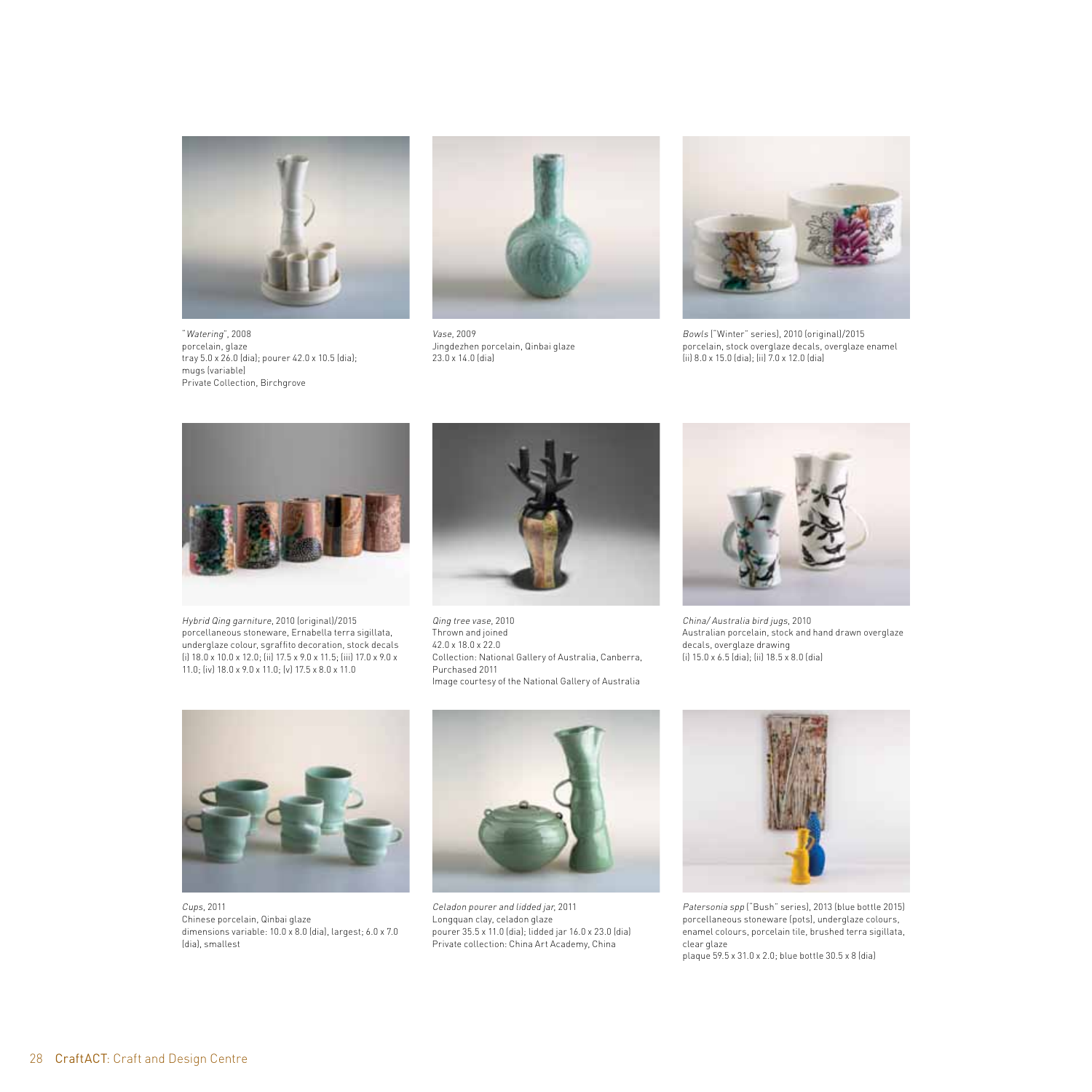

Lidded jar, 2013 stoneware underglaze colours, overglaze enamels, decals 16.5 x 17.0 (dia) Private collection, Canberra



Banksia ("Bush" series), 2014 (lidded jar 2013) porcellaneous stoneware pots, underglaze colours, terra sigillata, Chinese porcelain, underglaze black plaque 59.5 x 32.0 x 2.0; jar 16.0 x 8.0 (dia)



Low Tide Bunjalong ("Tidal" series), 2014 porcellaneous stoneware, underglaze colours, sgraffito decoration, Chinese porcelain tile, brushed terra sigillata, Qinbai glaze plaque 59.5 x 31.0 x 2.0; vase 30.5 x 12.0 (dia); vase 23.5 x 9.5 (dia)



Qing shadows ("Qing resonances" series), 2014 porcellaneous stoneware, black underglaze, sgraffito decoration, clear glaze, overglaze stock decals. Chinese porcelain tile, black underglaze, overglaze stock decals. plaque 59.5 x 31.0 x 2.0; vase 36.5 x 12 (dia)



Hybrid garniture ("Familiar" series), 2014 porcellaneous stoneware, terra sigillata, sgraffito decoration, clear glaze dimensions variable



Hybrid Banksia tray ("Hybridising" series), 2015 porcellaneous stoneware, Ernabella terra sigillata, black underglaze, sgraffito decoration, stock and hand drawn overglaze decals 5.5 x 33.0 (dia)



Banksia Bell Bottle ("Interior" series), 2015 porcellaneous stoneware, underglaze stain, Ernabella terra sigillata, sgraffito, hand drawn and stock decals 42.0 x 16.0 (dia)



Lidded jar, ("Fading" series), 2015 porcellaneous stoneware, Ernabella terra sigillata, sgraffito, hand drawn laser decals 31.0 x 17.0 (dia

All works are the collection of the artist unless otherwise noted. Measurements in centimeters, height x width x depth. Photography by Art Atelier Photography unless otherwise noted.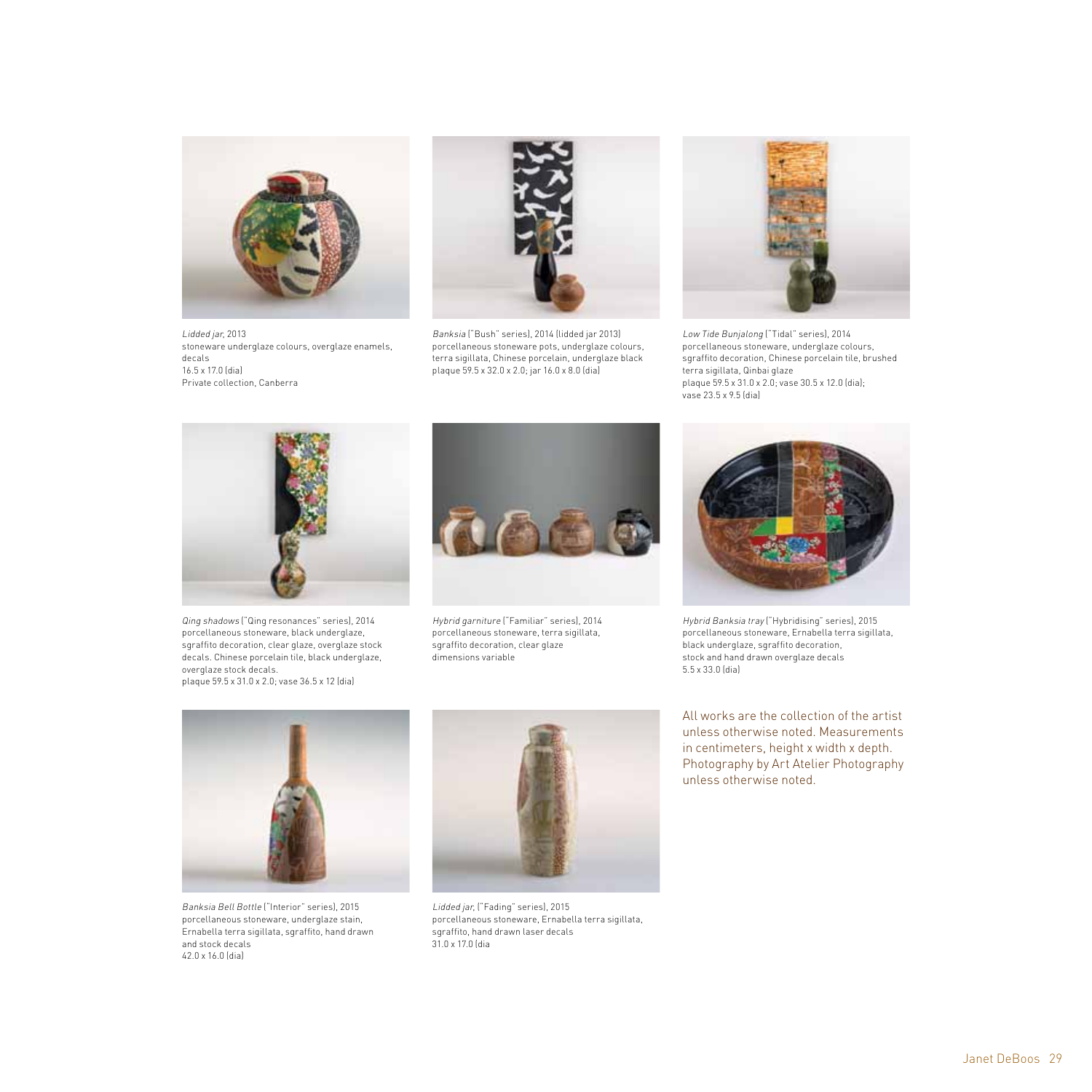Lidded jar, 2013 stoneware underglaze colours, overglaze enamels, decals 16.5 x 17.0 (dia) Private collection, Canberra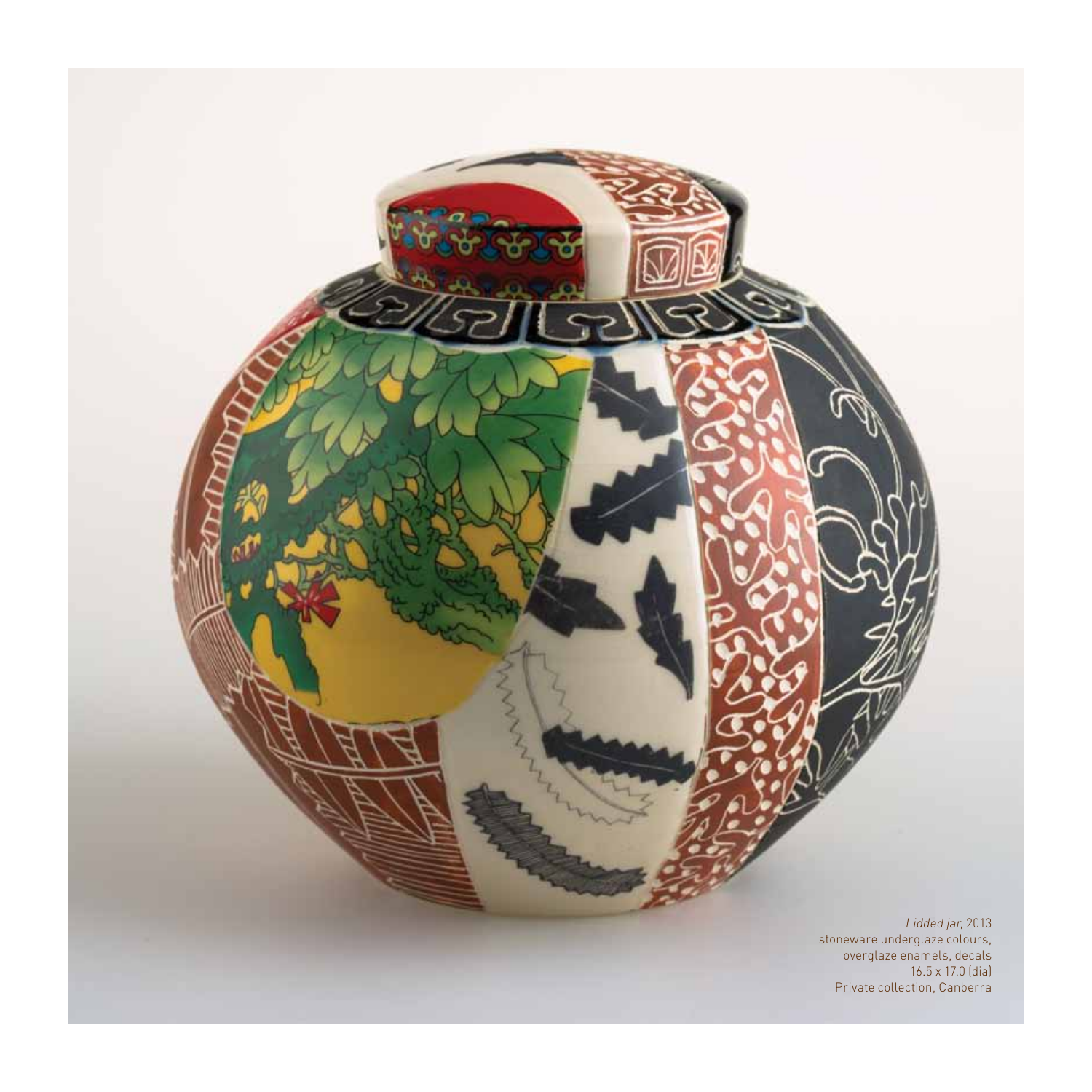## Janet DeBoos – A profile

#### **Profile**

- 1948 Born, Melbourne, VIC, Australia
- 1966–6 Bachelor of Science, Sydney University, NSW, Australia
- 1970–71 Ceramic Certificate, East Sydney Technical College (now the National Art School), NSW, Australia
- 1973–75 Manager, first wood fire residential schools, Mudgee, NSW, Australia
- 1979–80 Head of Ceramics at East Sydney College (now the National Art School) Sydney, NSW, Australia
- 1980 Founded production pottery Brindabella Pottery in partnership with her husband, NSW, Australia
- 1983–87 Managed summer residential courses at Brindabella Pottery, NSW, Australia
- 1990 Editorial advisory committee for Ceramics, Art and Perception magazine

 Acquisition Award recipient, Northern Territory Craft Acquisition

- 1994–98 Academic Committee Member, National Institute of the Arts (now Australian National University School of Art)
- 1995 Grant recipient, ARC Grant, Australian National University, Barium Glaze Stability Project, Part I
- 1996 Acquisition Award recipient, Gold Coast International Ceramic Award

 Grant recipient, Small ARC Grant, Australian National University, Barium Glaze Stability Project, Part II

 Committee Member, National Institute of the Arts (now Australian National University School of Art), Professional Experience Program

- 1996–98 Board Member, National Institute of the Arts (now Australian National University School of Art), Academic
- 1998–13 Head of Ceramics Workshop, School of Art, College of Arts and Social Sciences, Australian National University, Canberra, ACT, Australia
- 1998 Ian Potter Foundation Award recipient, Travel to East-West Symposium, Hawaii, USA

 Grant recipient, University Mobility Asia Pacific, Travel and research, Japan

1999 Founded the first international university undergraduate award course in ceramics, distance mode, Australian National University, Canberra, ACT, Australia

> Grant recipient, University Mobility Asia Pacific, Travel and research, South Korea

- 1999–12 Committee Member, Australian National University School of Art, Canberra, Australia
- 2001 Fellowship, Australian National University, Flexible Learning
- 2002–10 Advisory Panel Member, ACT Colleges Art Accreditation
- 2002 Artist Member, International Academy of Ceramics, Geneva

 Invited designer for production, porcelain domestic wares, Paola C. Ceramiche / Aldo Cibic Design, Milan, Italy

2003 Honorary designer, Huaguang Bone China, Nanjing Province, China

> Invited designer for production, porcelain domestic wares, Huaguang Bone China Factory, Zibo, Shandong Province, China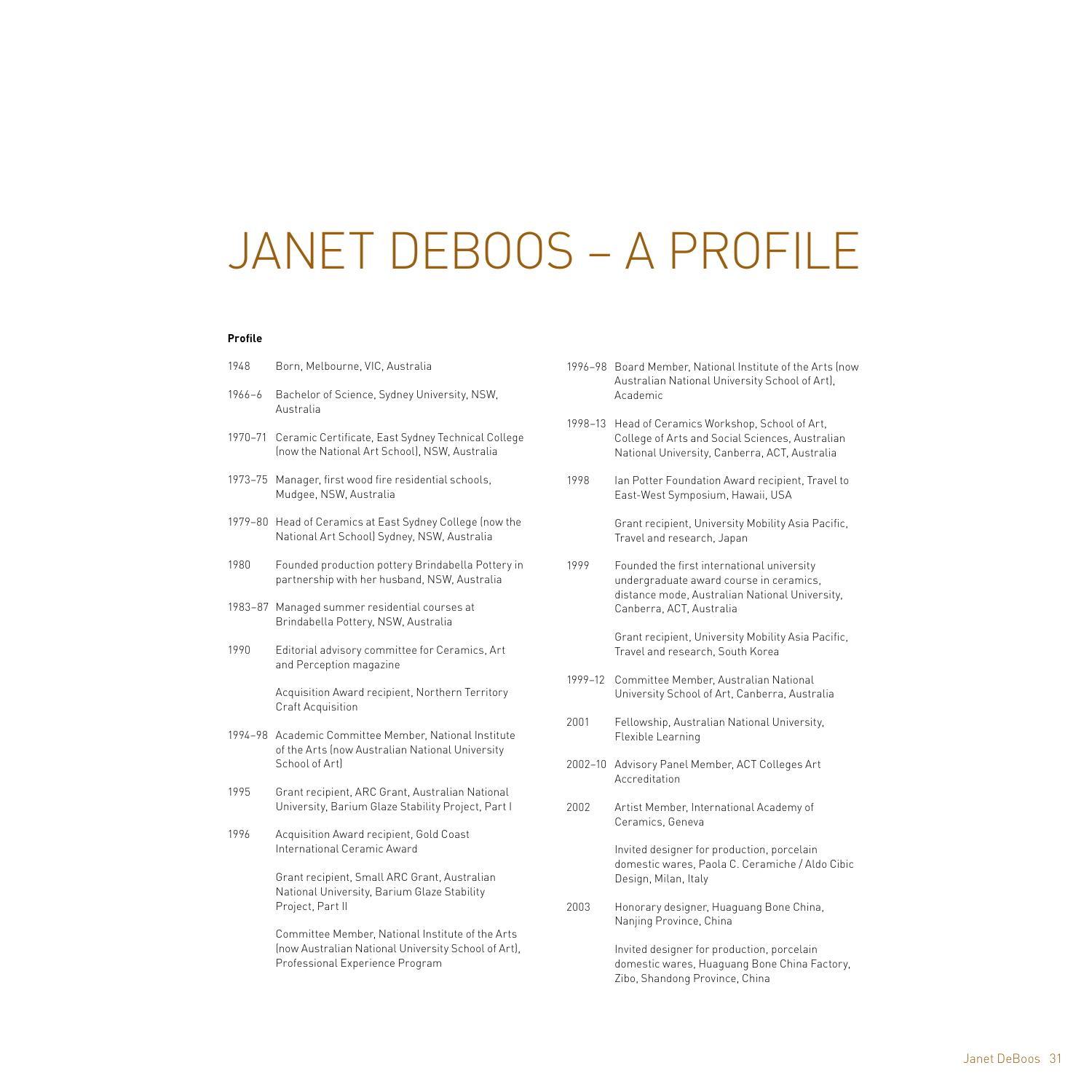2006 Award recipient, Canberra Critics Circle Award for Visual Arts

> Invited designer, pourers, manufactured by Songfa ceramics, Chaozhou Province, China

- 2008 Mentor and supervisor, Ernabella Arts Centre Pukatja, Homeland, SA, Australia
- 2007 Collaborated with Professor Zhang Shouzhi for limited edition decoration for China Huaguang Bone China Factory, Zibo, Shandong Province, China
- 2009 Visiting Professor, Nanjing Province Fine Arts Institute, Nanjing Province, China

 Presenter, Glaze Doctor & Clay Doctors, National Council on Education for the Ceramic Arts Conference, Phoenix, Arizona, USA

- 2009 Grant recipient, National Association for the Visual Arts, Professional Development
- 2011 Co-chair and Visionary, Material Matters Conference and Exhibition, Australian National University, Canberra, ACT, Australia

 Visiting Professor, China Academy of Art, Hangzhou, Zhejiang, China

- 2012–15 Canadian Research Council Partnership Development Grant, Research Collaborator, Paul Mathieu, Emily Carr University of Art & Design, Vancouver, Canada
- 2012 Visiting Professor, China Academy of Art, Hangzhou, Zhejiang, China

 Grant recipient, College of Arts and Social Sciences, Pilot Research for Artists in Industry

 International Academy of Ceramics Council Member, representing Australia, New Zealand and South Africa

 Honorary Designer, Gaochun Bone China, Nanjing Province, China

2013 Emeritus Fellow, Australian National University School of Art, Canberra, Australia

 Forum keynote speaker, Awaken the Dragon Festival of Ceramics, Singapore

- 2014 Award recipient, Canberra Critics Circle Award for Visual Arts, Australian National University School of Art Gallery exhibition, Canberra, ACT, Australia
- 2015 Invited mentor, Beyond Limitations, Ceramic Creative Center in the Clayarch Gimhae Museum, Gimhaesi, Gyeongsangnam-do, Republic of Korea

#### **Solo Exhibitions**

- 1980 Recent Work, The Potters' Gallery, Sydney, NSW, Australia
- 1985 Janet DeBoos, Queensland Potters' Association Gallery, Brisbane, QLD, Australia
- 1991 A Change of Scenery, Narek Galleries, Tharwa, NSW, Australia
- 1994 Memories of the Domestic Life, Ceramic Art Gallery, Sydney, NSW, Australia
- 1996 Living Dangerously, Australian National University School of Art, Foyer Gallery, Canberra, ACT, Australia
- 2006 Sublime, Narek Galleries, Tanja, NSW, Australia
- 2008 Entropy and other considerations, Skepsi on Swanston Gallery, Melbourne, VIC, Australia
- 2010 Scratching the Surface, Narek Galleries, Tanja, NSW, Australia
- 2012 Hybrid Places, Sabbia Gallery, Sydney, NSW, Australia
- 2013 Scratching the Surface 2, Narek Galleries, Tanja, NSW, Australia
- 2014 The Articulate Object, School of Art Gallery, Australian National University, Canberra, ACT, Australia
- 2015 Janet DeBoos: A Survey, Craft ACT: Craft and Design Centre, Canberra, ACT, Australia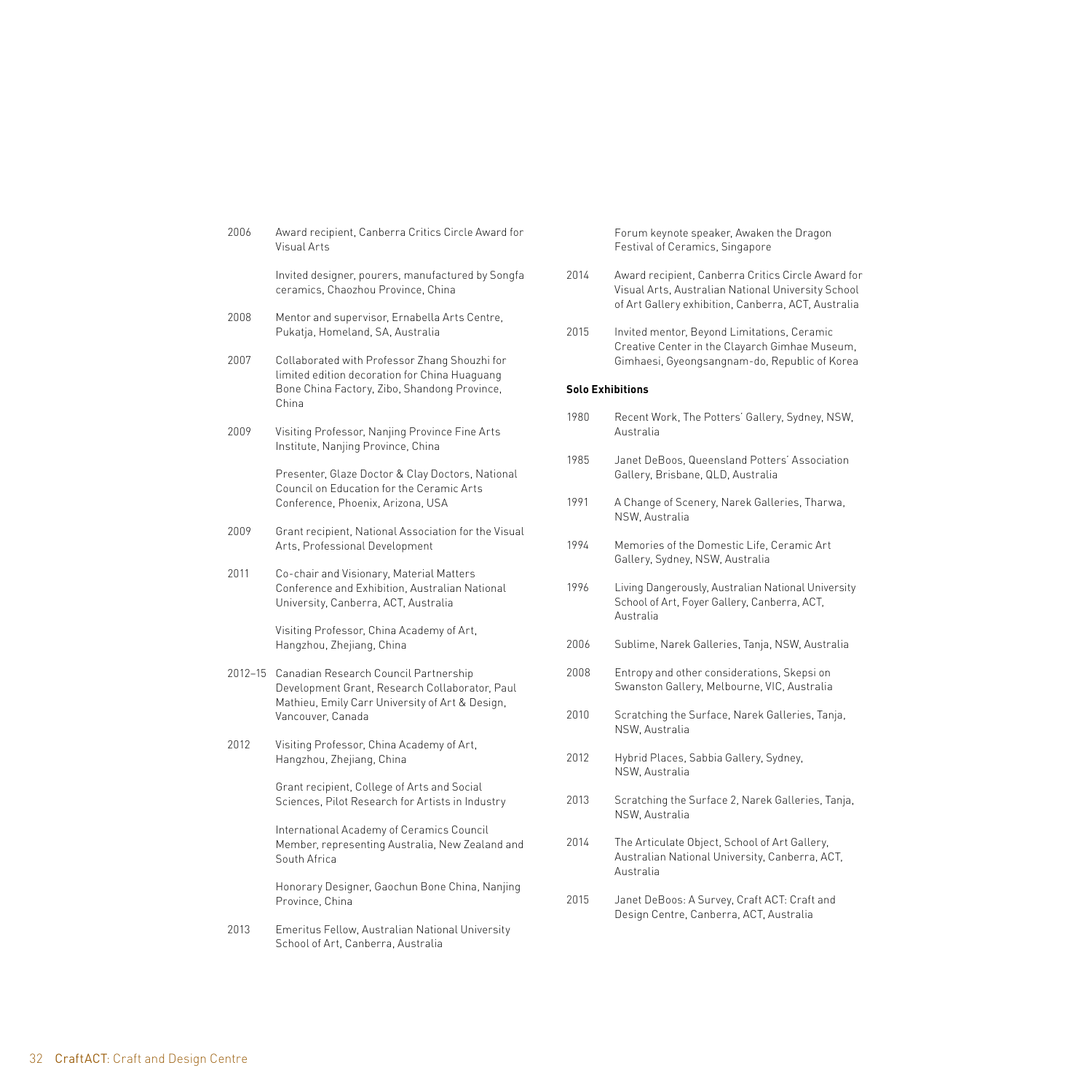#### **Selected Group Exhibitions**

- 1984 Different Approaches, Lake Russell Gallery, Coffs Harbour, NSW, Australia
- 1985 Ceramics: Eat, Drink and Be Merry, Gryphon Gallery, Melbourne, VIC, Australia
- 1986 First National Ceramic Award, Australian National University School of Art Gallery, Canberra, ACT, Australia
- 1990 Commonwealth Bank Ceramic Award, Australian National University School of Art Gallery, Canberra, ACT Australia
- 1991 Thirteen Artists in Three Dimensions, Australian National University School of Art Gallery, Canberra ACT Australia
- 1993 Cloudbusting, Australian National University School of Art Gallery, Canberra, ACT, Australia

 A Touch of Tanja, Bega Valley Shire Art Gallery, Bega, NSW, Australia

- 1994 The Bowled and the Beautiful, THE DOOR Exhibition Space, Fremantle, WA, Australia
- 1995 15th International Ceramic Art Award, Gold Coast Arts Centre, Gold Coast, QLD, Australia
- 1996 Connected, ANCA Gallery, Canberra, ACT, Australia

 SOA Ceramics – Staff exhibition, Pastoral Gallery, Queanbeyan, NSW, Australia

 15th International Gold Coast Ceramic Awards, Gold Coast Arts Centre, Gold Coast, QLD, Australia

 Sentinel, Manly Art Gallery & Museum, Sydney, NSW, Australia

 The Bowled and the Beautiful '96, The Moore Building, Fremantle, WA, Australia

 Townsville Ceramic Competition, Perc Tucker Regional Gallery, Townsville, QLD, Australia

 Australian National University School of Art Staff Exhibition, Australian National University School of Art Gallery, Canberra, ACT, Australia

 22nd Alice Craft Acquisition, The Araluen Centre, Alice Springs, NT, Australia

1997 Purple Sands, JBK (gallery), Amsterdam, Holland

 Teawares, Distelfink Gallery, Armadale, VIC, Australia

 Images of Sustainability, Watt Space, Newcastle University, NSW, Australia

- 1998 Sidney Myer Fund, Shepparton Art Gallery, Shepparton, VIC, Australia
- 1999 Rice Bowls, JamFactory, Adelaide, SA, Australia

 City of Hobart Art Prize, Carnegie Hall, Hobart, TAS, Australia

 diverse, The West Australian School of Art and Design, Perth, WA, Australia

 Taking Tea, The Old Bakery on 8th Gallery, Perth, WA, Australia

 Eizan Line, Australian National University School of Art Gallery, Canberra, ACT, Australia

 White, The Ceramic Art Gallery, Sydney, NSW, Australia

 Salad Days, The Ceramic Art Gallery, Sydney, NSW, Australia

2000 Minimal, Fusions Gallery, Brisbane, QLD, Australia

 Toowoomba Biennial Award, Toowoomba Regional Gallery, Toowoomba, QLD, Australia

 Strength to Strength, Craft ACT: Craft and Design Centre, Canberra, ACT, Australia

 Janet DeBoos and Patsy Hely, The Ceramic Art Gallery, Sydney, NSW, Australia

 Ceramics – the Australian Context, Campbelltown City Art Gallery, Campbelltown, NSW, Australia

2001 Craft for Christmas, Craft ACT: Craft and Design Centre, Canberra, ACT, Australia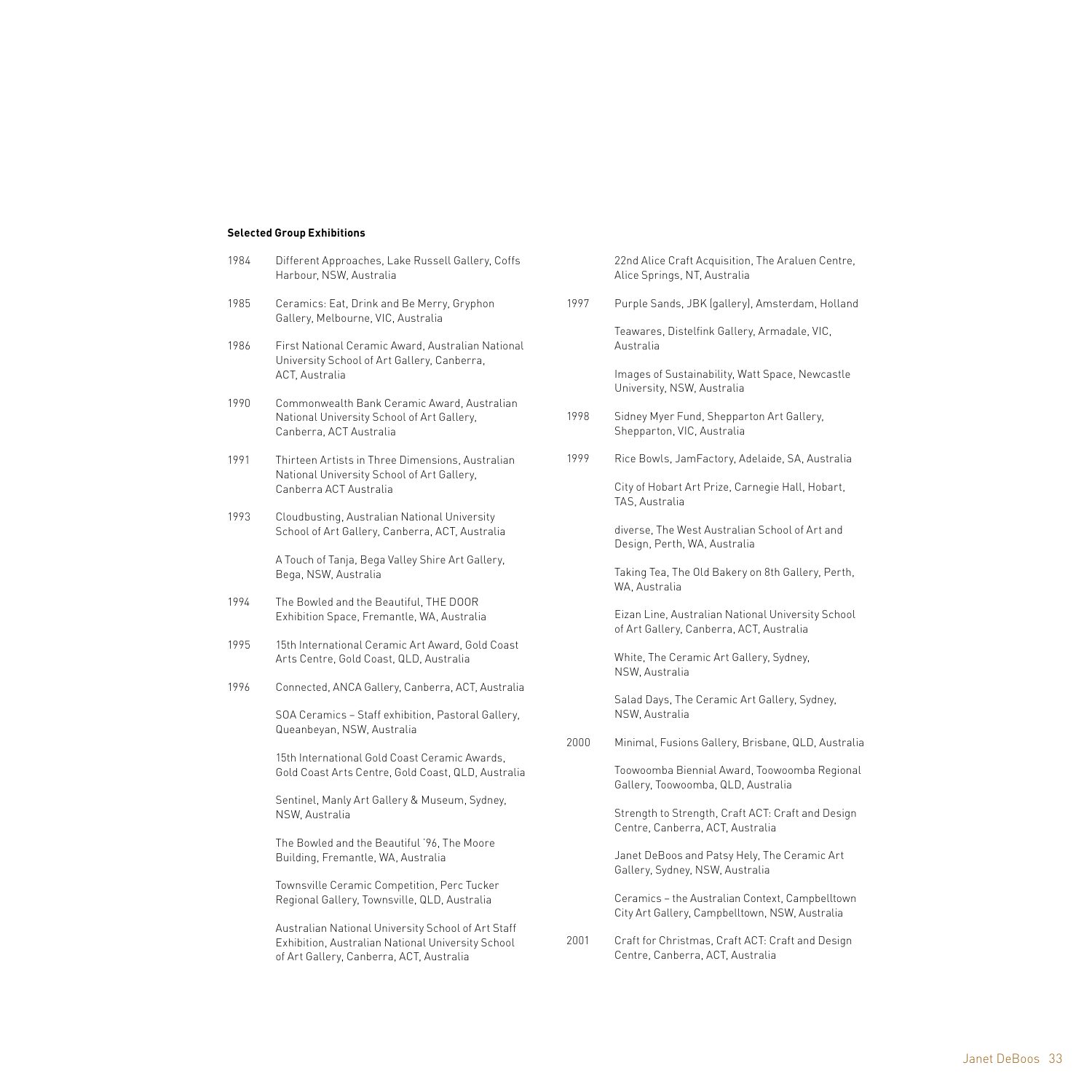SOFA Chicago, Navy Pier, Chicago, USA

 CSA Showcase: Jubilee, Australian National University School of Art Gallery, Canberra, ACT, Australia

Composite of Opposites, Australian National University Drill Hall Gallery, Canberra, ACT, Australia

 Cowra Festival Art Awards, Cowra Art Gallery, Cowra, NSW, Australia

2002 Factor of Ten, Australian National University School of Art Gallery, Canberra, ACT, Australia

> 21st International Ceramic Art Award, Gold Coast City Art Gallery, Gold Coast, QLD, Australia

 Satisfaction, Lake Macquarie City Art Gallery, Lake Macquarie NSW Australia, and toured nationally

 International Academy of Ceramics 50th Anniversary conference, Benaki Museum, Athens, Greece

 6th International Ceramics Competition, Exhibition Hall, Ceramics Park, Mino, Japan

 Hands On, Object Australian Design Centre, Sydney, NSW, Australia

 Trademarks, Craft ACT: Craft and Design Centre, Canberra, ACT, Australia

Ritual of Tea, JamFactory, Adelaide, SA, Australia

 Material Culture, National Gallery of Australia, Canberra, ACT, Australia

2003 Imperial Porcelain 4317, Skepsi on Swanston Gallery, Melbourne, VIC, Australia

> Collaborations: Artists & Musicians, Australian National University School of Art Gallery, Canberra, ACT, Australia

2004 collect, Victoria and Albert Museum, London, UK

Vessel: Diverse, Quadrivium, Sydney, NSW, Australia

 Celebrating the Master Part I, Skepsi on Swanston Gallery, Melbourne, VIC, Australia

 Sidney Myer Fund, Shepparton Art Gallery, Shepparton, VIC, Australia

 First Taiwan Ceramics Biennale, Yingge Ceramics Museum, Taipei, Taiwan

2005 D'immatériels lendemains. Porcelaines de Tournai – Porcelaines d'aujourd'hui,

Musee de Mariemont, Belgium

Impact, Watling Galleries, Brisbane, QLD, Australia

Table Manners, Crafts Council Gallery, London, UK

 De/sign/ed, Australian National University School of Art Gallery, Canberra, ACT, Australia

 On The Table, Planet Furniture, Sydney, NSW, Australia

Prevision, Narek Galleries, Tanja, NSW, Australia

2006 Japan Links, Australian National University Drill Hall Gallery, Canberra, ACT, Australia

Teabowls, Sabbia Gallery, Sydney, NSW, Australia

2007 Studio Pieces, Craft ACT: Craft and Design Centre, Canberra, ACT, Australia

> Freestyle, Object: Australian Design Centre, Sydney, NSW, Australia and then toured nationally

 The World Exhibition: Lucky Teapot, Zhujiajiao, Qingpu District, Shanghai, China

 Scottsdale, Australian National University School of Art Gallery, Canberra, ACT, Australia

2008 Narratives: Masters, Sabbia Gallery, Sydney, NSW, Australia

> 26th Gold Coast International Ceramic Award, Gold Coast Arts Centre, Gold Coast, QLD, Australia

 Int'l Mouse/Rat Teapot Exhibition, Zhujiajiao Exhibition Centre, Shanghai, China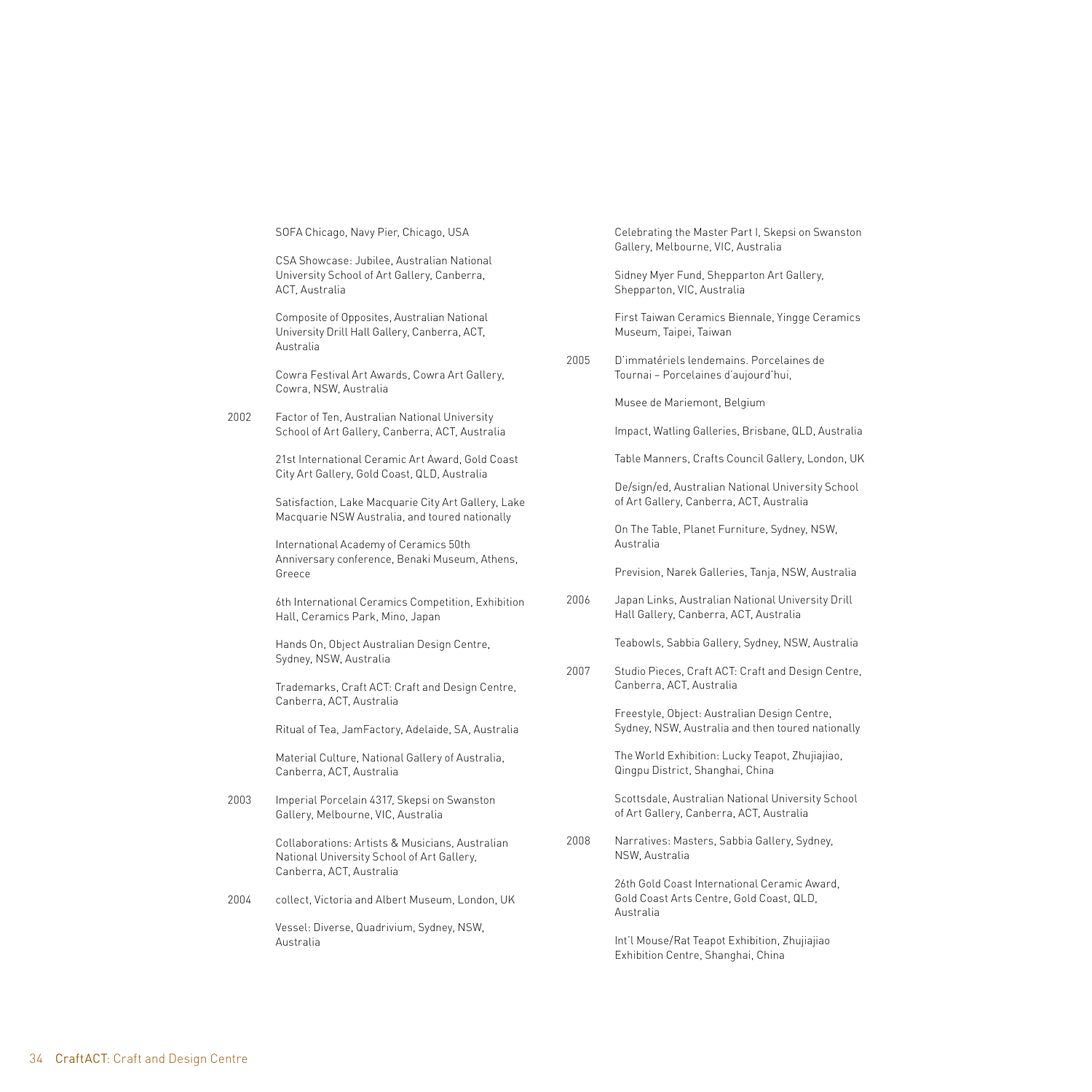2009 Invited Resident Exhibition, Watershed Centre for Ceramic Arts, Maine, USA

> Huaguang Symposium, Shandong Ceramic Industry Expo, Zibo Province, Shandong, China

 Trans-Pot, Nanjing Fine Arts Academy, Nanjing Province, Jiangsu, China

 Conversations, Sabbia Gallery, Sydney, NSW, Australia

 Chinese Year of the Ox, Teapot Exhibition, Shanghai, China

 Maestro's: Australian Studio, Sabbia Gallery, Sydney, NSW, Australia

 The World of Small Things, Craft Victoria, Melbourne, VIC, Australia

 Country Show, Australian National University School of Art Gallery, Canberra, ACT, Australia

 Fuping – In good company, Skepsi on Swanston Gallery, Melbourne, VIC, Australia

 Delicate Touch III, Narek Galleries, Tanja, NSW, Australia

2010 In Good Company (Fuping +3), Masterworks Gallery, Auckland, New Zealand

> Teawares: Dreams of Arcadia, JamFactory, Adelaide, SA, Australia

Funktional, The Leach Pottery, St. Ives, Cornwall, UK

 Korero (Ceramics in conversation), Yingge Ceramics Museum, Taiwan

 Winter: 'time of water', Sabbia Gallery, Sydney, NSW, Australia

 Convergence, Philadelphia Art Alliance, Philadelphia, USA

Daily Delights, Narek Galleries, Tanja, NSW, Australia

2011 Elements: Clay, Craft ACT: Craft and Design Centre, Canberra, ACT, Australia

Mark Making, Sabbia Gallery, Sydney, NSW, Australia

 Tutors Exhibition, Bribie Island Arts Centre, Bribie Island, QLD, Australia

2012 International Academy of Ceramics, New Mexico Museum of Art, Santa Fe, New Mexico

> De-sign-ed 2, School of Art Gallery, Australian National University, Canberra, ACT, Australia

 Pacific Rim Connections, Azuma Gallery, Seattle, Washington, USA

 From the Hands of the Masters, Arts and Ecology Centre, Maroochydore, QLD, Australia

 Engaging Form, Skepsi on Swanston Gallery, Montsalvat, Melbourne, VIC, Australia

 28th Gold Coast International Ceramic Art Competition, Gold Coast City Gallery, Gold Coast, QLD, Australia

 8th China Contemporary Young Ceramic Artists, Zhejiang Provincial Museum, Hangzhou, Zhejiang

2013 Retracing Bunjalung, Lismore Regional Gallery, Lismore, NSW, Australia

> Australian Ceramics, Australian High Commission, Singapore

 The Fuping Group – Sharing the Experience, Sturt Gallery, Mittagong, NSW, Australia

 Expressions of Self, Skepsi on Swanston Gallery, Montsalvat, Vic, Australia

Print & Clay, ANCA Gallery, Canberra, ACT, Australia

2014 Ceramique Moderne et Contemporaine a Mariemont, Musee de Mariemont, Mariemont, Belgium

> The Art of High Chair Fine Dining, Museum of Tableware, Ann Arbor, MI, USA

 Hangzhou International Contemporary Ceramic Art Biennale, China Academy of Art, Hangzhou, China

2015 Autograph, Sabbia Gallery, Sydney, NSW, Australia